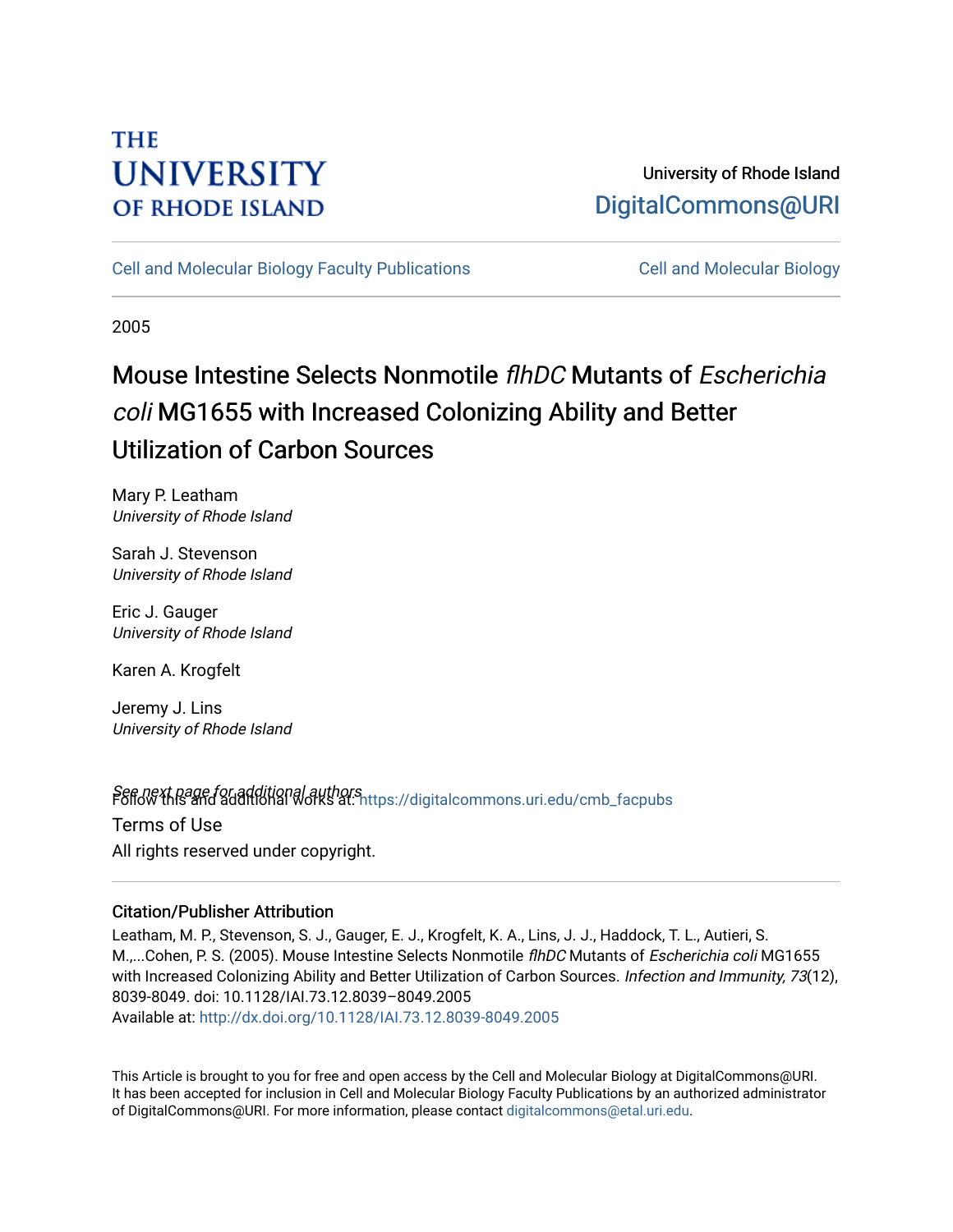### Authors

Mary P. Leatham, Sarah J. Stevenson, Eric J. Gauger, Karen A. Krogfelt, Jeremy J. Lins, Traci L. Haddock, Steven M. Audtieri, Tyrrell Conway, and Paul S. Cohen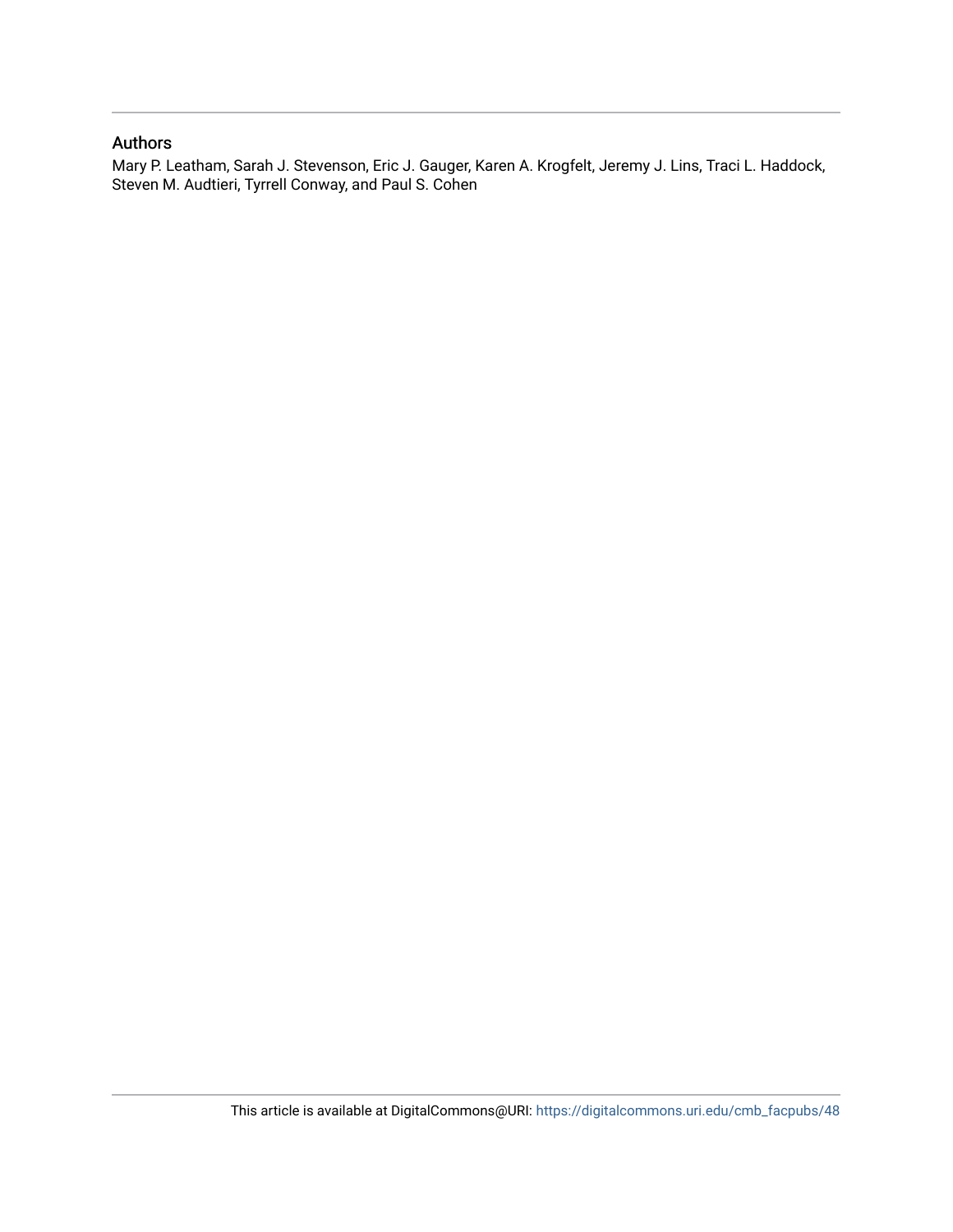## Mouse Intestine Selects Nonmotile *flhDC* Mutants of *Escherichia coli* MG1655 with Increased Colonizing Ability and Better Utilization of Carbon Sources

Mary P. Leatham,<sup>1</sup> Sarah J. Stevenson,<sup>1</sup> Eric J. Gauger,<sup>1</sup> Karen A. Krogfelt,<sup>2</sup> Jeremy J. Lins,<sup>1</sup> Traci L. Haddock,<sup>1</sup> Steven M. Autieri,<sup>1</sup> Tyrrell Conway,<sup>3</sup> and Paul S. Cohen<sup>1</sup>\*

*Department of Cell and Molecular Biology, University of Rhode Island, Kingston, Rhode Island 02881*<sup>1</sup> *; Department of Gastrointestinal Infections, Statens Seruminstitut, 2300 Copenhagen S, Denmark*<sup>2</sup> *; and Department of Botany and Microbiology, University of Oklahoma, Norman, Oklahoma 73019*<sup>3</sup>

Received 29 June 2005/Returned for modification 24 August 2005/Accepted 8 September 2005

**D-Gluconate which is primarily catabolized via the Entner-Doudoroff (ED) pathway, has been implicated as being important for colonization of the streptomycin-treated mouse large intestine by** *Escherichia coli* **MG1655, a human commensal strain. In the present study, we report that an MG1655** *edd* **mutant defective in the ED pathway grows poorly not only on gluconate as a sole carbon source but on a number of other sugars previously implicated as being important for colonization, including L-fucose, D-gluconate, D-glucuronate,** *N***-acetyl-D-glucosamine, D-mannose, and D-ribose. Furthermore, we show that the mouse** intestine selects mutants of MG1655  $\Delta$ *edd* and wild-type MG1655 that have improved mouse intestinecolonizing ability and grow 15 to 30% faster on the aforementioned sugars. The mutants of MG1655  $\Delta$ *edd* **and wild-type MG1655 selected by the intestine are shown to be nonmotile and to have deletions in the** *flhDC* operon, which encodes the master regulator of flagellar biosynthesis. Finally, we show that  $\Delta f$ *hDC* mutants of wild-type MG1655 and MG1655  $\Delta$ *edd* constructed in the laboratory act identically to those **selected by the intestine; i.e., they grow better than their respective parents on sugars as sole carbon sources and are better colonizers of the mouse intestine.**

Bacterial colonization of the intestine is defined as the indefinite persistence of a bacterial population in stable numbers in an animal's intestine without repeated introduction of the bacterium into that animal. Persistence in the intestine is reflected by persistence in feces. Colonization resistance refers to the ability of a complete intestinal microflora to resist colonization by an invading bacterium (45). As an example, when healthy human volunteers are fed *Escherichia coli* strains isolated from their own feces, those strains do not colonize (1). Due to colonization resistance, studies aimed at determining the nutritional basis of *E*. *coli* intestinal colonization are difficult, if not impossible, with conventional animals.

The nutritional basis of *E*. *coli* intestinal colonization can be studied in the streptomycin-treated mouse. Streptomycin treatment alters the microecology of the cecum, decreasing the populations of facultative anaerobes (enterococci, streptococci, and lactobacilli) and strict anaerobes (lactobacilli and bifidobacteria). Accompanying these changes in microflora is a general decrease in the concentration of volatile fatty acids, which may play a role in the natural resistance of the conventional mouse intestine to invading *E*. *coli* strains (18, 19). Nevertheless, populations of the genera *Bacteroides* and *Eubacterium* in cecal contents of streptomycin-treated mice remain largely unchanged (19). Moreover, the overall number of strict anaerobes in the cecal contents of streptomycin-treated and conventional mice are essentially identical ( $1 \times 10^9$  to  $2 \times 10^9$ ) CFU/g of contents) (19). Therefore, while the streptomycintreated mouse model is not perfect, invading microorganisms must compete for nutrients with a large number of strict anaerobes in the intestine, just as they do in conventional animals.

By using the streptomycin-treated mouse model, it has been shown that when 10<sup>5</sup> CFU of either *E*. *coli*, *Salmonella enterica* serovar Typhimurium, or *Klebsiella pneumoniae* strains are fed to streptomycin-treated mice, they grow from low numbers at 5 h postfeeding  $(10^5 \text{ CFU/g of feces})$  to high numbers  $(10^8 \text{ to }$  $10^9$  CFU/g of feces) within 1 to 3 days postfeeding (11, 29, 33, 34). Following this initiation stage, a maintenance stage is reached in which stable populations of  $10^6$  to  $10^7$  CFU/g of feces persist indefinitely (11, 29, 33, 34). Studies of the human commensal *E*. *coli* F-18 and K-12 strains strongly implicated D-gluconate, which is catabolized via the Entner-Doudoroff (ED) pathway, as being important for colonization of the streptomycin-treated mouse large intestine during both initiation and maintenance (8, 35, 43, 44). Furthermore, it has been shown that the likely source of the gluconate is mouse intestinal tissue and not food (44).

Since *E*. *coli* colonization of the mouse intestine appears to require the ability to grow in mucus (23, 30, 34, 43, 44, 46), the power of DNA microarrays was used to focus attention on identifying genes induced by growth in mouse cecal mucus in vitro relative to growth in minimal medium containing glucose as the carbon source. This approach allowed the identification of additional nutrients, including *N*-acetyl-D-glucosamine, *N*acetylneuraminic (sialic) acid, L-fucose, D-ribose, and D-glucuronate, as being necessary for the maximum ability of *E*. *coli* MG1655 to colonize the intestine (8). *E*. *coli* MG1655 was chosen as the strain to be tested since it has been completely sequenced  $(6)$ .

<sup>\*</sup> Corresponding author. Mailing address: Department of Cell and Molecular Biology, University of Rhode Island, Kingston, RI 02881. Phone: (401) 874-5920. Fax: (401) 874-2202. E-mail: pco1697u@postoffice.uri.edu.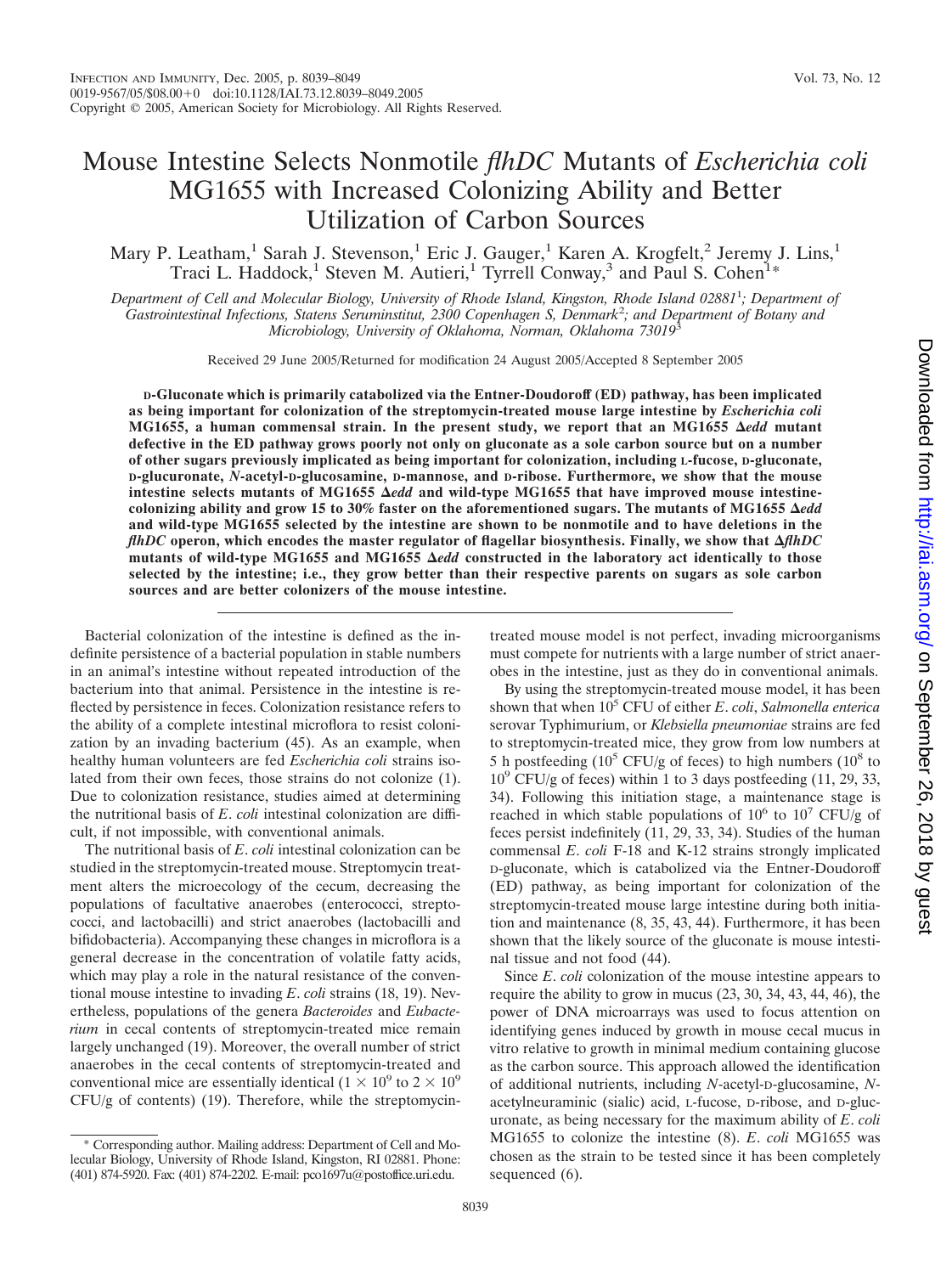| $E$ coli strain <sup>a</sup>                                                                      | Relevant characteristic(s)                                                                                                                                      | Source or reference                                                                                            |
|---------------------------------------------------------------------------------------------------|-----------------------------------------------------------------------------------------------------------------------------------------------------------------|----------------------------------------------------------------------------------------------------------------|
| $MG1655$ Str <sup>r</sup>                                                                         | Spontaneous streptomycin-resistant mutant of MG1655                                                                                                             | 29                                                                                                             |
| $MG1655$ Str <sup>r</sup> Nal <sup>r</sup> (MG1655)                                               | Spontaneous nalidixic acid-resistant mutant of MG1655 Str <sup>r</sup>                                                                                          | 29                                                                                                             |
| MG1655 AgntK::cam AidnK<br>$(MG1655 \ \Delta gntK \ \Delta idnK)$                                 | Lacks gluconate kinases I and II and fails to grow using<br>gluconate as sole carbon and energy source                                                          | This study                                                                                                     |
| MG1655 Str <sup>r</sup> Aedd::kan<br>$(MG1655 \text{ }\Delta edd)$                                | Lacks 6-phosphogluconate dehydratase and grows poorly using<br>gluconate as sole carbon and energy source                                                       | 8                                                                                                              |
| $MG1655*$ Str <sup>r</sup> Nal <sup>r</sup> (MG1655*)                                             | 500-bp deletion immediately downstream of ISI in regulatory<br>region of <i>flhD</i> , extending into <i>flhD</i>                                               | Colony isolated from feces 15 days<br>postfeeding of MG1655 Str <sup>r</sup> Nal <sup>r</sup> ;<br>this study  |
| MG1655 $Strr \triangle edd*: kan$<br>$(MG1655 \text{ }\Delta edd^*)$                              | 2,384-bp deletion immediately downstream of ISI in regulatory<br>region of <i>flhD</i> through <i>flhD</i> , <i>flhC</i> , and <i>motA</i> and into <i>motB</i> | Colony isolated from feces 20 days<br>postfeeding of MG1655 Str <sup>r</sup><br>$\Delta edd::kan$ ; this study |
| MG1655 $Strr \Delta flhD::cam$<br>$(MG1655 \Delta flhD)$                                          | 546-bp deletion encompassing region immediately downstream<br>of ISI in regulatory region of $f$ thD and into $f$ thD                                           | This study                                                                                                     |
| MG1655 Str <sup>r</sup> Aedd::kan AflhD::cam<br>$(MG1655 \text{ }\Delta edd \text{ }\Delta flhD)$ | 546-bp deletion encompassing region immediately downstream<br>of ISI in regulatory region of flhD and into flhD                                                 | This study                                                                                                     |

TABLE 1. Bacterial strains used in this study

*<sup>a</sup>* The designations in parentheses are those used in the text.

In the present study, while examining the role of the ED pathway in the ability of *E*. *coli* MG1655 to colonize the mouse intestine, we made the discovery that the mouse intestine selects nonmotile MG1655 *flhDC* mutants that are unable to make the master regulator of flagellar biosynthesis. We show that these mutants grow significantly faster than their parent on several sugars that have been shown previously to be involved in the colonization process, that they are better colonizers of the mouse intestine than their parent, and that the mutations in the *flhDC* operon are indeed responsible for these effects.

#### **MATERIALS AND METHODS**

**Bacterial strains, media, and growth conditions.** The bacterial strains used in this study are listed in Table 1. Luria broth (LB) was made as described by Revel (39). Luria agar is LB containing 12 g of Bacto Agar (Difco) per liter. MacConkey agar (Difco) was prepared according to package instructions. M9 minimal medium (27) was supplemented with reagent grade *N*-acetyl-D-glucosamine (0.2%, wt/wt), L-fucose (0.2%, wt/wt), D-glucose (0.2%, wt/wt), D-galactose  $(0.2\%$ , wt/wt), p-gluconate  $(0.2\%$ , wt/wt), p-glucuronate  $(0.2\%$ , wt/wt), glycerol (0.4%, wt/wt), D-mannose (0.2%, wt/wt), D-ribose (0.2%, wt/wt), potassium acetate (0.4%, wt/wt), or sodium succinate (0.4%, wt/wt). Cultures (10 ml) were grown at 37°C with shaking in 125-ml tissue culture bottles. Inocula were prepared as follows. Overnight cultures on LB were started from a single colony on Luria agar plates. The LB cultures were washed twice in M9 minimal medium (no carbon source), and 10-µl volumes of the washed cultures were transferred to M9 minimal glucose medium and then incubated overnight. These cultures were washed twice as described above, and M9 minimal media (10 ml) containing various carbon sources were then inoculated with 10-µl volumes of the washed cultures, which were grown overnight. The next morning, each culture was diluted to an  $A_{600}$  of about 0.045 into fresh M9 medium (30 ml) containing the same carbon source and the cultures were incubated at 37°C with shaking in 125-ml tissue culture bottles. Growth was monitored spectrophotometrically  $(A_{600})$  with a Pharmacia Biotech Ultrospec 2000 UV/Visible Spectrophotometer. Generation times were calculated during exponential phase from three independent experiments.

**In vitro growth in mouse cecal mucus.** Mouse cecal mucus was isolated as previously described (9). Briefly, mice (5 to 8 weeks old) were fed Charles River Valley Rat, Mouse, and Hamster Formula for 5 days after being received. The drinking water was then replaced with sterile distilled water containing streptomycin sulfate (5 g/liter). Twenty-four hours later, the mice were sacrificed by  $CO<sub>2</sub>$ asphyxiation and their ceca were removed. The cecal contents were collected for use in growth experiments (see below), and any remaining cecal contents were washed out with sterile distilled water. Cecal mucus was scraped into HEPES-Hanks buffer (pH 7.4), centrifuged, and sterilized by UV irradiation as described previously (9) and was adjusted to a concentration of 1 mg/ml with respect to

protein with sterile HEPES-Hanks buffer (pH 7.4) as described previously (9). Five-milliliter aliquots were inoculated at an  $A_{600}$  of about 0.1 with either MG1655, MG1655\*, MG1655 *edd*, or MG1655 *edd*\*. Three 1-ml aliquots of each strain in cecal mucus were transferred to polystyrene cuvettes, which were then incubated standing at 37°C in a water bath, and the  $A_{600}$  of each culture was determined hourly. Uninoculated sterile cecal mucus was used as a blank. Generation times were determined when growth was in exponential phase, as determined from semilogarithmic plots. Cecal contents (1-ml aliquots) were inoculated to about  $10^4$  CFU/ml with each of the strains as described above for cecal mucus, the cultures were incubated standing at 37°C, and samples taken at 0, 2, 4, 6, and 24 h were diluted, plated, and counted as described previously (30, 46).

**Mouse colonization experiments.** The method used to compare the largeintestine-colonizing abilities of *E*. *coli* strains in mice has been described previously (43, 44, 46). Briefly, three male CD-1 mice (5 to 8 weeks old) were given drinking water containing streptomycin sulfate (5 g/liter) for 24 h to eliminate resident facultative bacteria (28). Following 18 h of starvation for food and water, the mice were fed 1 ml of 20% (wt/vol) sucrose containing LB-grown MG1655 strains as described in Results. After ingestion of the bacterial suspension, both the food (Charles River Valley Rat, Mouse, and Hamster Formula) and streptomycin-water were returned to the mice and 1 g of feces was collected after 5 h, after 24 h, and on odd-numbered days at the indicated times. Mice were housed individually in cages without bedding and were placed in clean cages daily. Fecal samples (no older than 24 h) were homogenized in 1% Bacto Tryptone, diluted in the same medium, and plated on MacConkey agar plates with appropriate antibiotics. Plates contained streptomycin sulfate  $(100 \mu g/ml)$  and nalidixic acid (50  $\mu$ g/ml), streptomycin sulfate (100  $\mu$ g/ml) and kanamycin sulfate (40  $\mu$ g/ml), or streptomycin sulfate (100  $\mu$ g/ml) and chloramphenicol (30  $\mu$ g/ml). Antibiotics were purchase from Sigma-Aldrich (St. Louis, MO). All plates were incubated for 18 to 24 h at 37°C prior to counting. In some experiments, mice were precolonized for 9 days, starved overnight for food and streptomycin-water, and then fed  $10<sup>5</sup>$  CFU of a second strain, after which food and streptomycin-water were returned. Each colonization experiment was performed at least twice with essentially identical results. Pooled data from at least two independent experiments are presented in the figures.

**Motility.** Motility agar is LB containing 3.5 g of Bacto Agar per liter. Colonies were toothpicked to motility agar, and plates were incubated at 37°C for 8 h and then overnight and at each time were examined for growth and spreading.

**Serotyping.** Serotyping of O and H antigens was performed with specific antisera produced by the World Health Organization International *Escherichia* and *Klebsiella* Centre, Statens Seruminstitut, Copenhagen, Denmark.

**Mutant construction.** Primers used to construct deletion mutants were designed according to the MG1655 genome database (6). DNA procedures were as described previously (30). The MG1655  $\Delta gntK \Delta idnK$  double-deletion mutant (Table 1) was constructed by allelic exchange as described by Datsenko and Wanner (10). Initially, 455 bp were deleted from the *idnK* (gluconate kinase II) gene by using a PCR product containing the chloramphenicol resistance cassette (10) flanked upstream and downstream by *idnK*-specific DNA sequences. The chloramphenicol resistance cassette was then removed (10), leaving a deletion in *idnK* beginning 42 bp downstream of the ATG start codon and ending 62 bp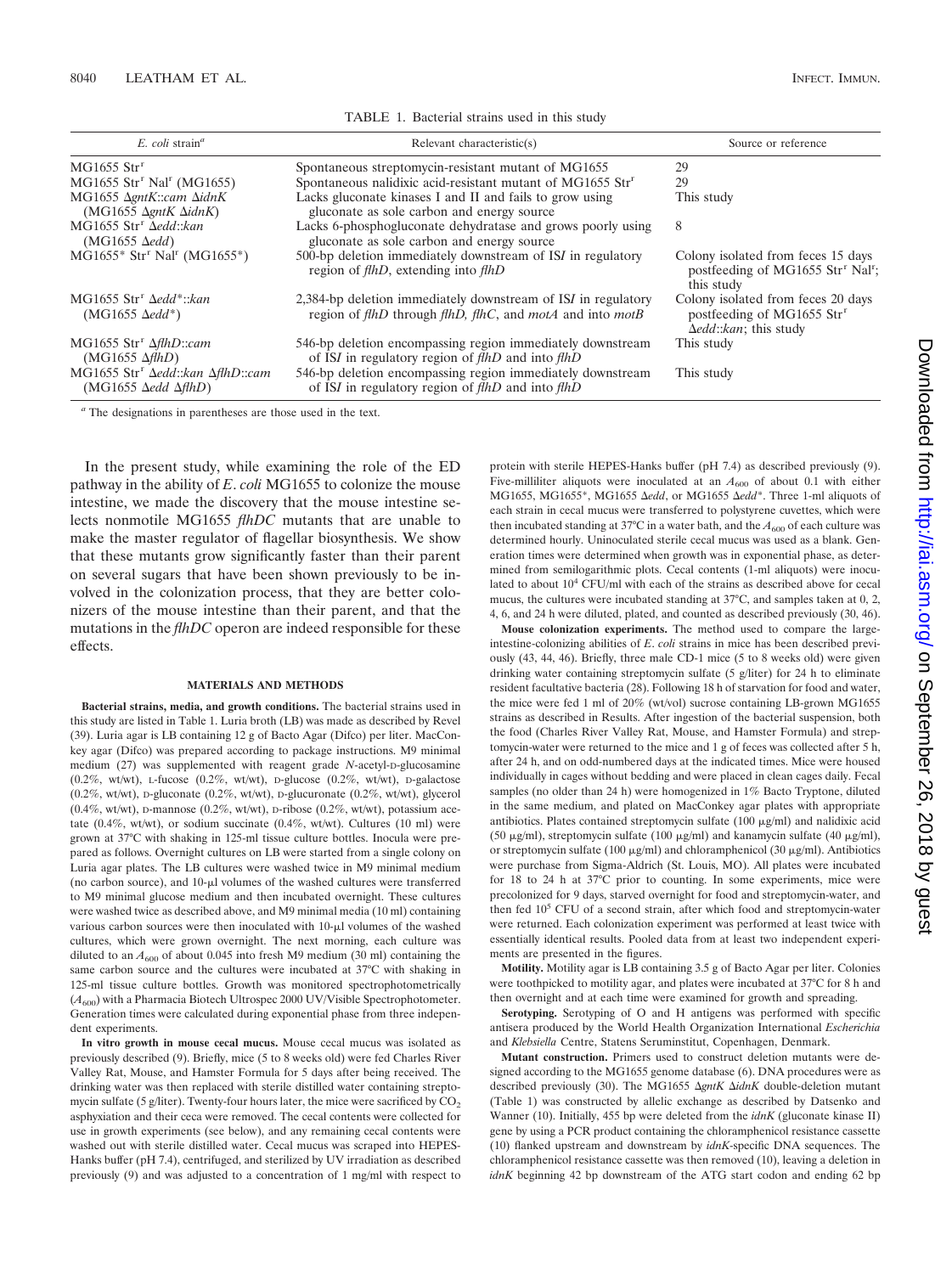upstream of the TGA stop codon. The *idnK* deletion primers (uppercase letters, MG1655 DNA; lowercase letters, chloramphenicol resistance cassette DNA) were as follows: primer 1, 5-ATGGCGGGTGAAAGCTTTATTTTGATG GGCGTTTCAGGGAGTGGTgtgtaggctggagctgcttcg-3; primer 2, 5-AGGCGC TGCCCTCTTTCGCACATATTCTGTTTTGTCGTATCGCCAcatatgaatatcctc cttagt-3'. The MG1655 ΔidnK mutant was then used to construct the MG1655 *ΔgntK ΔidnK* double-deletion mutant. Four hundred base pairs, beginning 42 bp downstream of the ATG start codon and ending 41 bp upstream of the TAA stop codon, were deleted from the *gntK* (gluconate kinase I) gene of the MG1655 *idnK* mutant with PCR product containing the chloramphenicol resistance cassette flanked by upstream and downstream *gntK*-specific sequences as described by Datsenko and Wanner (10). The *gntK* deletion primers (uppercase letters, MG1655 DNA; lowercase letters, chloramphenicol resistance cassette DNA) were as follows: primer 1, 5-ATGGGCGTATCGGGCAGCGGCAAA TCTGCGGTCGCCAGTGAAGTGcatatgaatatcctccttagt-3'; primer 2, 5'-CTT ATTTGCCTTTTTTAATAACCTCAATGGTGCTTGCCACAACACgtgtaggct ggagctgcttcg-3'. The MG1655  $\Delta gntK \Delta i dnK$  double-deletion mutant was confirmed phenotypically as being unable to grow in M9 minimal medium with gluconate as the sole carbon and energy source and by sequencing (see below).

An MG1655  $\Delta f l hD$  deletion mutant and an MG1655  $\Delta e d d \Delta f l h D$  doubledeletion mutant (Table 1) were constructed by removing 546 bp originating immediately downstream of IS*1* in the *flhD* promoter and extending into *flhD* in MG1655 and in MG1655 *edd* with a PCR product containing the chloramphenicol resistance cassette flanked upstream and downstream by *flhD*-specific sequences as described by Datsenko and Wanner (10). The specific PCR primers used to construct and confirm the *flhD* deletions (uppercase letters, MG1655 DNA; lowercase letters, chloramphenicol resistance cassette DNA) were as follows: primer 1 (immediately downstream of IS*1*), 5'-TTAAGTAATTGAGTG TTTTGTGTGATCTGCATCACGCATTATTGAAAATgtgtaggctgga gctgcttcg-3'; primer 2 (within *flhD*), 5'-AGGCCCTTTTCTTGCGCAGCGCTTCTTCAG GCTGATTAACATCATTCAGcatatgaatatcctccttagt-3. The mutants were confirmed phenotypically by failure to spread on motility agar, genetically by PCR with primers specific to upstream and downstream flanking sequences, and by sequencing (see below).

The MG1655  $\Delta$ *edd* mutant strain was constructed previously (8). The primers upstream and downstream of the *edd* gene used to amplify both the 2,300-bp wild-type edd gene and the 1,900-bp  $\Delta$ edd gene containing the kanamycin resistance cassette (8) were as follows: forward, 5'-GGCTAATTGCGAACTGTG CAC-3'; reverse, 5'-CGGTAACATGATCTTGCGCAGA-3'.

Determination of the sizes of the deletions in MG1655\* and MG1655  $\Delta edd^*$ . The following primers used to define the size of the deletion in MG1655\* were those described by Barker et al. (2): forward, 5-CCTGTTTCATTTTTGCTT GCTAGC-3'; reverse (downstream of *flhD*), 5'GGAATGTTGCGCCTCACC G-3'. Those used for MG1655  $\Delta edd^*$  were as follows: forward, same as for MG1655\*; reverse (within *cheA*), 5'-CGCTGAAGCCAAAAGTTCCTGC-3'.

**Sequencing.** DNA sequencing was done at the URI Genomics and Sequencing Center, University of Rhode Island, Kingston, with the CEQ8000 Genetic Analysis System (Beckman Coulter, Fullerton, CA) The Dye Terminator Cycle Sequencing Quick Start Kit (Beckman Coulter) was used in the sequencing reactions. The primers used to amplify PCR products for sequencing to determine the precise location of the deletion in *idnK* were as follows: primer 1 (upstream of *idnK*), 5'-CGCATAACGTGATGTGCCTTG-3'; primer 2 (downstream of *idnK*), 5'-GCCGATAAAGTGGTGAATAGC. Primer 2 was also used in the *idnK* sequencing reaction. The primers used to amplify PCR products for sequencing to determine the precise location of the deletion in *gntK* were as follows: primer 1 (upstream of *gntK*), 5'-ATTCGTGGCGAATCTGTGACAC-3'; primer 2 (downstream of *gntK*), 5'-TAAGATCTTGCCAAACATAGCTC-3', Primer 2 was also used in the *gntK* sequencing reaction. The primers used to amplify PCR products for sequencing to determine the precise locations of the deletions in MG1655<sup>\*</sup> and MG1655  $\Delta edd^*$  were identical to those used to define the sizes of the deletions. The primer used in the sequencing reactions was 5'-GGGAAA GCTGCACGTAATCAGC-3.

**Statistics.** Where indicated, means derived from triplicate samples were compared by Student's *t* test (*P* values).

#### **RESULTS**

**The ED pathway is important for** *E***.** *coli* **MG1655 growth in the mouse intestine.** The *edd* (ED dehydratase) gene, which is the promoter-proximal gene in the *edd*-*eda* operon, encodes 6-phosphogluconate dehydratase, which converts 6-phospho-

TABLE 2. Growth of MG1655, MG165\*, MG1655 *edd*, and MG1655  $\Delta$ *edd*\* on various carbon sources<sup>*a*</sup>

| Carbon<br>source                       | Mean generation time (min) $\pm$ SD (n = 3) |                            |                                     |                            |  |
|----------------------------------------|---------------------------------------------|----------------------------|-------------------------------------|----------------------------|--|
|                                        | MG1655                                      | MG1655<br>$\Delta$ edd     | MG1655<br>$\Delta$ edd <sup>*</sup> | MG1655*                    |  |
| Fucose                                 | $109 \pm 4^{abc}$                           | $115 \pm 2^{aDE}$          | $101 \pm 4^{b}$ Df                  | $98.8 \pm 1^{\text{CEf}}$  |  |
| Galactose                              | $169 \pm 6^{aBc}$                           | $171 \pm 6^{aDe}$          | $152 \pm 2^{BDf}$                   | $159 \pm 5^{\text{cef}}$   |  |
| Glucose                                | $87 \pm 6^{\text{abc}}$                     | $93 \pm 5^{\text{ade}}$    | $89 \pm 6$ bdf                      | $85 \pm 4$ cef             |  |
| $N$ -AcGlcNH <sub>2</sub> <sup>b</sup> | $92 \pm 1^{\text{ABC}}$                     | $111 \pm 6^{ADE}$          | $95 \pm 1^{BDF}$                    | $80 \pm 5^{\rm CEF}$       |  |
| Gluconate                              | $77 \pm 5^{\mathrm{ABC}}$                   | $178 \pm 4^{ADE}$          | $135 \pm 1^{BDF}$                   | $70 \pm 4$ <sup>cEF</sup>  |  |
| Glucuronate                            | $93 \pm 2$ <sup>ABC</sup>                   | $103 \pm 5^{ADE}$          | $85 \pm 2^{BDf}$                    | $80 \pm 3^{\text{CEf}}$    |  |
| Glycerol                               | $114 \pm 2^{ABC}$                           | $124 \pm 1^{\text{ADE}}$   | $103 \pm 2^{BDf}$                   | $93 \pm 8^{\text{CEf}}$    |  |
| Mannose                                | $159 \pm 6$ <sup>ABC</sup>                  | $177 \pm 1^{\text{ADE}}$   | $136 \pm 2^{BDf}$                   | $135 \pm 3^{\text{CEf}}$   |  |
| Ribose                                 | $134 \pm 2^{ABC}$                           | $144 \pm 4^{\text{ADE}}$   | $125 \pm 3^{BDF}$                   | $113 \pm 1$ <sup>CEF</sup> |  |
| Acetate                                | $203\,\pm\,14^{\mathrm{ABC}}$               | $242 \pm 6^{ADE}$          | $176 \pm 6^{BDf}$                   | $172 \pm 12^{\text{CEf}}$  |  |
| Succinate                              | $106 \pm 4^{\mathrm{aBC}}$                  | $107 \pm 4^{\mathrm{aDE}}$ | $87 \pm 3^{BDf}$                    | $88 \pm 1^{\text{CEf}}$    |  |
| Cecal mucus                            | $105 \pm 2$ <sup>ABC</sup>                  | $117 \pm 3^{ADE}$          | $100 \pm 1^{BDF}$                   | $90 \pm 2^{\text{CEF}}$    |  |

*<sup>a</sup>* For each carbon source, the comparison of the generation time of any two strains is indicated by the same superscript letter, e.g., MG1655 and MG1655 *Δedd* by the letter a, MG1655 *Δedd* and MG1655 *Δedd*<sup>\*</sup> by the letter d, MG1655 *edd*\* and MG1555\* by the letter f, etc. Lowercase letters indicate that the two generation times are not significantly different, whereas uppercase letters indicate that the two generation times are significantly different. See text for *<sup>P</sup>* values. *<sup>b</sup>* N-AcGlcNH2, *<sup>N</sup>*-acetylglucosamine.

gluconate to 2-keto-3-deoxy-6-phosphogluconate in the ED pathway, the primary route for gluconate catabolism. The *eda* (ED aldolase) gene encodes 2-keto-3-deoxy-6-phosphogluconate aldolase, which converts 2-keto-3-deoxy-6-phosphogluconate to glyceraldehye-3-phosphate and pyruvate. Gluconate can also be catabolized secondarily via the pentose phosphate pathway. The MG1655  $\Delta$ *edd* mutant therefore grows on gluconate as a sole carbon and energy source with a generation time of about 180 min, whereas wild-type MG1655 grows with a generation time of about 80 min. Expression of *eda* is not only required for the maximum rate of gluconate catabolism but is absolutely required for growth of *E*. *coli* on glucuronate as a sole carbon and energy source (4).

The MG1655  $\Delta$ edd mutant, which was previously shown to be a poor colonizer of the mouse intestine, has been described previously (8). It has a kanamycin resistance cassette (10) in place of the *edd* gene; however, the kanamycin resistance cassette insertion has a minimal, if any, effect on the downstream expression of *eda* since the MG1655  $\Delta$ *edd* mutant grows well with glucuronate as a sole carbon and energy source (Table 2). Since the MG1655  $\Delta$ *edd* mutant still grows slowly on gluconate, we constructed MG1655 *gntK idnK* (Table 1), which is unable to use gluconate as a carbon and energy source, to assess the true impact of gluconate catabolism on MG1655 intestinal colonization (4). MG1655 Δ*gntK* Δ*idnK* fails to grow on gluconate as a carbon source because it contains neither gluconate kinase I (GntK) nor gluconate kinase II (IdnK) and therefore cannot make 6-phosphogluconate from gluconate. As shown previously (8), MG1655 Δedd has a major colonization defect in the presence of wild-type MG1655 characterized by a failure to grow rapidly during the initial 24 h (the initiation stage), a significant drop between days 1 and 3 postfeeding  $(P < 0.001$ , Student's *t* test), and a subsequent slow but continuous reduction thereafter (the maintenance stage) such that by 15 days postfeeding it colonized at a level about 3.5 orders of magnitude lower than that of MG1655 (Fig. 1A). In contrast, the MG1655 *gntK idnK* double-deletion mutant had a defect in initiation, but by day 15 postfeeding it colonized at a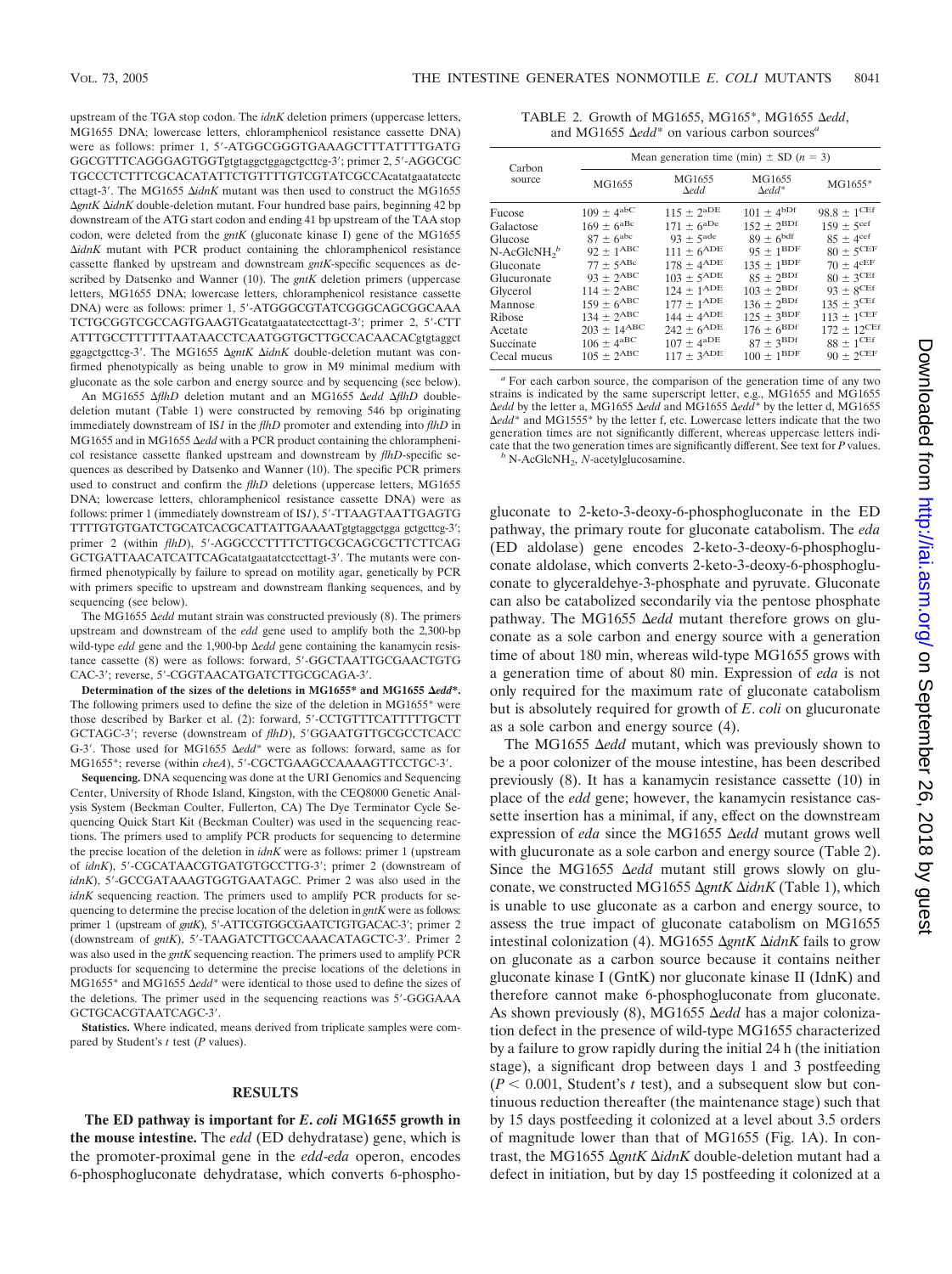

FIG. 1. *E. coli* MG1655 ΔgntK ΔidnK and MG1655 Δedd colonization of the mouse large intestine. Sets of three mice were fed either 105 CFU of *E*. *coli* MG1655 Strr Nalr (F) and 105 CFU of *E*. *coli* MG1655 Str<sup>r</sup>  $\Delta$ edd:: $\tan (\Box)$  (A) or  $10^5$  CFU of *E*. *coli* MG1655 Str<sup>r</sup> Nal<sup>r</sup> ( $\bullet$ ) and 10<sup>5</sup> CFU of *E. coli* MG1655 Str<sup>r</sup>  $\Delta gntK$ :*cam*  $\Delta idnK$  ( $\Delta$ ) (B). At the indicated times, fecal samples were homogenized, diluted, and plated as described in Materials and Methods. Bars represent the standard error of the  $log_{10}$  mean number of CFU per gram of feces. The data presented are from six experiments (18 mice) with MG1655 Δ*edd* and four experiments (12 mice) with MG1655 *gntK idnK*.

level only about 2.0 orders of magnitude lower than that of MG1655 (Fig. 1B). These results suggested the possibility that while gluconate is a major carbon source for MG1655 in the intestine, an intact ED pathway might also be used for catabolism of other carbon sources that are important for colonization. Indeed, MG1655 grows faster than the MG1655 Δedd strain on a variety of carbon sources that are not directly catabolized via the ED pathway, as described immediately below.

Growth of MG1655 and MG1655  $\Delta$ edd on various sole car**bon and energy sources.** The generation times of MG1655 and MG1655 Δedd on a variety of carbon sources were determined as described in Materials and Methods. As shown in Table 2, although MG1655 *Aedd* grew at about the same rate as MG1655 on glucose ( $P > 0.10$ ), fucose ( $P > 0.10$ ), and succinate  $(P > 0.10)$ , it grew 10 to 20% more slowly than MG1655 on *N*-acetylglucosamine ( $P < 0.01$ ), glucuronate ( $P < 0.05$ ), glycerol (*P* < 0.002), mannose (*P* < 0.01), ribose (*P* < 0.02), and acetate  $(P < 0.02)$ . Therefore, a functional ED pathway is



FIG. 2. Growth of low numbers (105 CFU/mouse) of *E*. *coli* MG1655 bacteria in the presence of high numbers  $(10^{10} \text{ CFU/mouse})$  of *E. coli* MG1655  $\Delta$ *edd* bacteria in the mouse large intestine. (A) Sets of three mice were fed 10<sup>5</sup> CFU of *E. coli* MG1655 Str<sup>r</sup> Nal<sup>r</sup> (<sup>●</sup>) and 10<sup>10</sup> CFU of *E*. *coli* MG1655 Str<sup>r</sup>  $\Delta$ *edd*::*kan* ( $\square$ ). At the indicated times, fecal samples were homogenized, diluted, and plated as described in Materials and Methods. Bars representing the standard error of the  $log_{10}$  mean number of CFU per gram of feces for each set of six mice are presented for each time point. (B) Sets of three mice were fed 10<sup>5</sup> CFU of *E*. *coli* MG1655 Str<sup>r</sup>  $\Delta$ edd:: $\tan$  ( $\square$ ) and, on day 10 postfeeding, 10<sup>5</sup> CFU of *E*. *coli*  $MG1655$  Str<sup>r</sup> Nal<sup>r</sup>  $(\bullet)$ . At the indicated times, fecal samples were homogenized, diluted, and plated as described in Materials and Methods. Bars representing the standard error of the  $log_{10}$  mean number of CFU per gram of feces for six mice are presented for each time point.

essential for maximum growth rates of MG1655 on a variety of different carbon sources, including several that have been shown to be utilized by MG1655 during colonization (8). By contrast, with the exception of gluconate, MG1655 and the MG1655 *gntK idnK* double-deletion mutant grew at the same rate on glucose, fucose, succinate, *N*-acetylglucosamine, glucuronate, glycerol, ribose, and acetate (data not shown).

**Intestinal growth of low numbers of wild-type MG1655 bac**teria in the presence of high numbers of the MG1655  $\Delta$ edd **mutant.** Mice were fed high numbers  $(10^{10} \text{ CFU/mouse})$  of bacteria of the MG1655  $\Delta$ *edd* mutant and low numbers (10<sup>5</sup>) CFU/mouse) of bacteria of the MG1655 wild-type strain. Over a period of several days, the level of the wild-type strain significantly increased in the intestine and approached the level of the MG1655  $\Delta$ *edd* mutant (Fig. 2A), which was not surprising since the wild-type strain utilizes several carbon sources better than MG1655 Δedd does (Table 2). In a control experiment,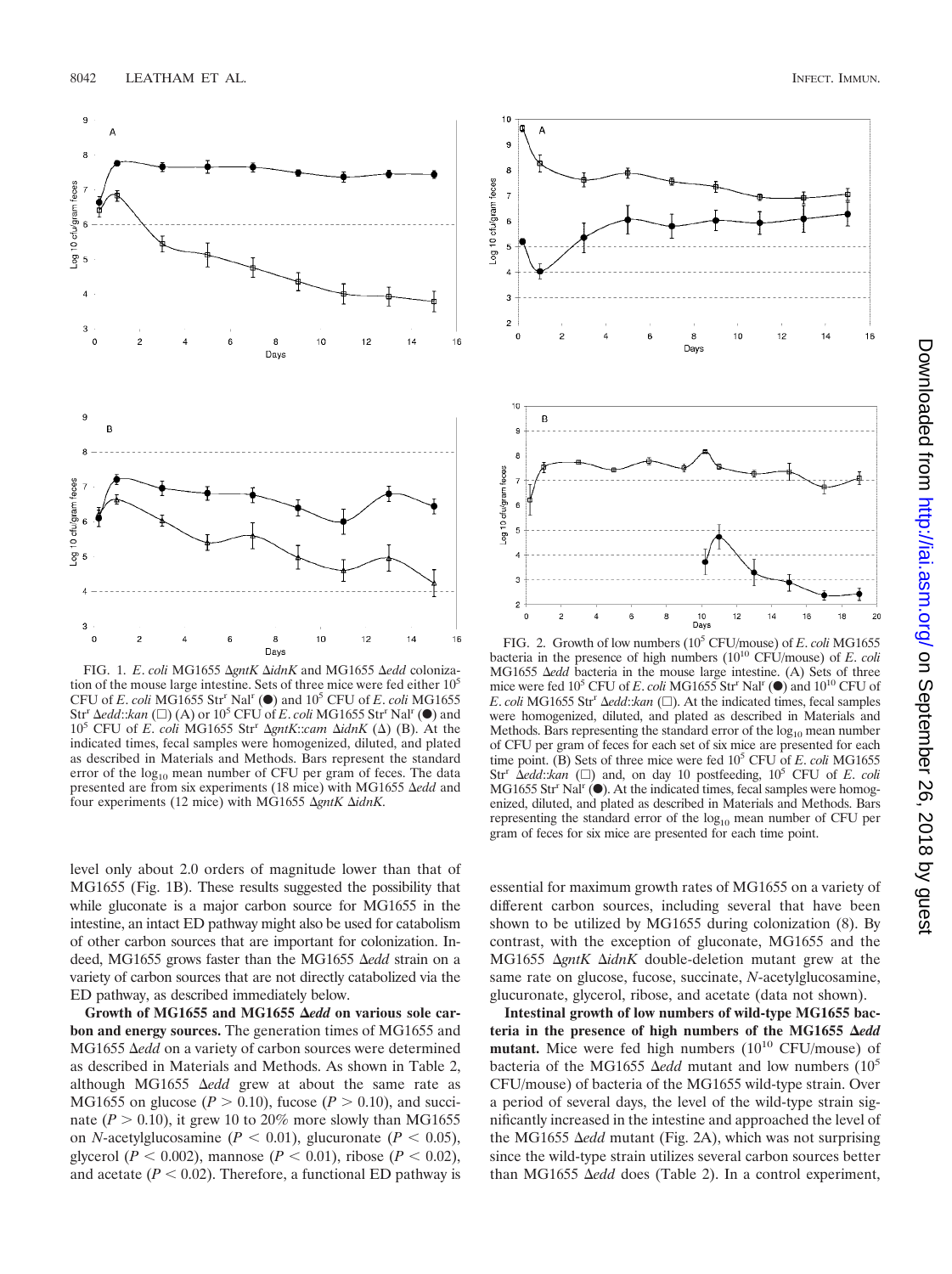

FIG. 3. *E*. *coli* MG1655 and MG1655 *edd*\* colonization of the mouse large intestine. Sets of three mice were fed 105 CFU of *E*. *coli* MG1655 Str<sup>r</sup> Nal<sup>r</sup> (●) and 10<sup>5</sup> CFU of *E. coli* MG1655 Str<sup>r</sup> ∆edd<sup>\*</sup>::*kan* (O). At the indicated times, fecal samples were homogenized, diluted, and plated as described in Materials and Methods. Bars representing the standard error of the  $log_{10}$  mean number of CFU per gram of feces for six mice are presented for each time point.

when mice were fed high numbers  $(10^{10} \text{ CFU/mouse})$  of bacteria of the wild-type MG1655 strain (resistant to streptomycin) and low numbers  $(10^5 \text{ CFU/mouse})$  of bacteria of the same wild-type strain (resistant to streptomycin and nalidixic acid), the bacteria maintained the initial ratio of their input values, as expected of two strains that use all nutrients equally well (data not shown).

To further explore the ability of the wild-type MG1655 strain to outcompete the MG1655  $\Delta$ *edd* mutant, mice were precolonized with the MG1655  $\Delta$ *edd* mutant for 10 days and then fed low numbers of bacteria of the MG1655 wild-type strain  $(10^5$ CFU/mouse). Surprisingly, the wild-type MG1655 strain failed to grow to the level of the MG1655  $\Delta$ *edd* mutant in the intestine and, in fact, stabilized at only about  $10^2$  CFU/g of feces (Fig. 2B). These data suggested that the MG1655  $\Delta$ *edd* mutant either adapted physiologically in the intestine such that it could compete well with the nonadapted MG1655 wild type or that the intestine selected a mutant of the MG1655  $\Delta$ *edd* strain that was a better colonizer than the input strain. In order to determine which of these hypotheses was correct, one colony of MG1655 Δedd present in feces at 20 days postfeeding was designated MG1655 Δedd<sup>\*</sup> and selected for further study.

MG1655 Δedd<sup>\*</sup> is a better mouse large intestine colonizer than **MG1655**  $\Delta$ *edd*. After confirmation by PCR that the *edd* deletion in MG1655  $\Delta edd^*$  was intact (see Materials and Methods), MG1655 Δedd<sup>\*</sup> and wild-type MG1655 bacteria were fed together to mice in low numbers  $(10^5 \text{ CFU/mouse})$ . Under these conditions, both the wild-type MG1655 strain and MG1655  $\Delta$ *edd*\* cocolonized at a level between 10<sup>6</sup> and 10<sup>7</sup> CFU/g of feces (Fig. 3). Therefore, MG1655  $\Delta edd^*$  appeared to be a genetically stable derivative of the original MG1655  $\Delta$ *edd* strain that was able to colonize as well as wild-type MG1655.

Growth of MG1655  $\Delta$ *edd*\* on various carbon sources. Since MG1655  $\Delta edd^*$  was found to be a better colonizer of the mouse large intestine than MG1655  $\Delta$ *edd*, it was of interest to determine the in vitro growth rates of the two strains on various carbon sources. As shown in Table 2, MG1655 Δedd<sup>\*</sup> and MG1655  $\Delta$ *edd* grew equally well on glucose as a sole carbon

and energy source  $(P > 0.10)$ . In contrast, MG1655  $\Delta edd^*$ grew 15 to 30% faster than MG1655  $\Delta$ *edd* on acetate (*P* < 0.001), fucose  $(P < 0.01)$ , galactose  $P < 0.01$ ), *N*-acetylglucosamine ( $P < 0.02$ ), gluconate ( $P < 0.001$ ), glucuronate ( $P <$ 0.01), glycerol ( $P < 0.001$ ), mannose ( $P < 0.001$ ), ribose ( $P <$ 0.01), and succinate  $(P < 0.002)$ . It should be noted that although MG1655  $\Delta edd^*$  grew faster than MG1655  $\Delta edd$  with gluconate as the sole carbon source  $(P < 0.001)$ , it still grew far more slowly on gluconate  $(P < 0.001)$  than wild-type MG1655 (Table 2). However, MG1655  $\Delta edd^*$  grew about 10 to 20% faster than wild-type MG1655 on glucuronate  $(P < 0.02)$ , glycerol ( $P < 0.002$ ), mannose ( $P < 0.02$ ), ribose ( $P < 0.02$ ), and succinate  $(P < 0.01)$  (Table 2). These data suggest that the improved colonizing ability of MG1655  $\Delta edd^*$  relative to MG1655 may be due to its ability to grow more rapidly than wild-type MG1655 on a number of carbon sources present in the intestine.

**Low numbers of wild-type MG1655 bacteria cannot grow to high numbers in the presence of high numbers of MG1655** *edd***\* mutant bacteria.** The results described above indicated that wild-type MG1655 was able to use gluconate better, but grew more slowly on several other carbon sources, compared to MG1655 Δedd<sup>\*</sup> (Table 2). Since bacteria of both strains were equally good colonizers when they were simultaneously fed to mice in low numbers (Fig. 3), it became of interest to determine whether low numbers of bacteria of wild-type strain MG1655 could grow in the intestine in the presence of high numbers of bacteria of the MG1655 Δedd<sup>\*</sup> strain, i.e., whether the gluconate concentration was high enough during initiation to overcome the advantage of MG1655 $\Delta$ edd\* on other sugars. When mice were fed  $10^{10}$  CFU of the MG1655  $\Delta$ edd\* strain and  $10^5$  CFU of the wild-type MG1655 strain, the wild type was unable to colonize in the presence of high numbers of MG1655 *edd*\* bacteria and was, in fact, rapidly eliminated (Fig. 4A). This result can be compared to that described above (Fig. 2A), where low numbers of bacteria of the wild-type MG1655 strain were able to grow to much higher numbers in the intestine in the presence of high numbers of MG1655 Δ*edd* bacteria. These data suggest that the more efficient use of carbon sources by MG1655  $\Delta$ edd\* prevented wild-type MG1655 from growing despite its advantage in the utilization of gluconate. Thus, it was of interest to test the hypothesis that the concentration of gluconate in the mouse intestine is not high enough to confer a growth advantage on wild-type MG1655 over the MG1655 *edd*\* strain. In support of this view, when 2% gluconate was added to the drinking water, low numbers of wild-type MG1655 bacteria ( $10^5$  CFU/mouse) were able to grow to much higher numbers in the presence of high numbers of MG1655  $\Delta$ *edd*\* bacteria (10<sup>10</sup> CFU/mouse) (Fig. 4B).

In further support of the view that increased gluconate availability could confer a growth advantage on the wildtype MG1655 strain able to use it, mice were precolonized with MG1655  $\Delta$ *edd*\* and at day 10 postfeeding were fed wild-type MG1655 ( $10^5$  CFU/mouse) with (Fig. 5A) or without (Fig. 5B) 2% gluconate in the drinking water. Under these conditions, low numbers of wild-type MG1655 bacteria failed to grow to high numbers in the intestine in the presence of high numbers of precolonized MG1655 Δedd\* bacteria unless gluconate was present in the drinking water (compare Fig. 5A and B). These data indicate that if gluconate were not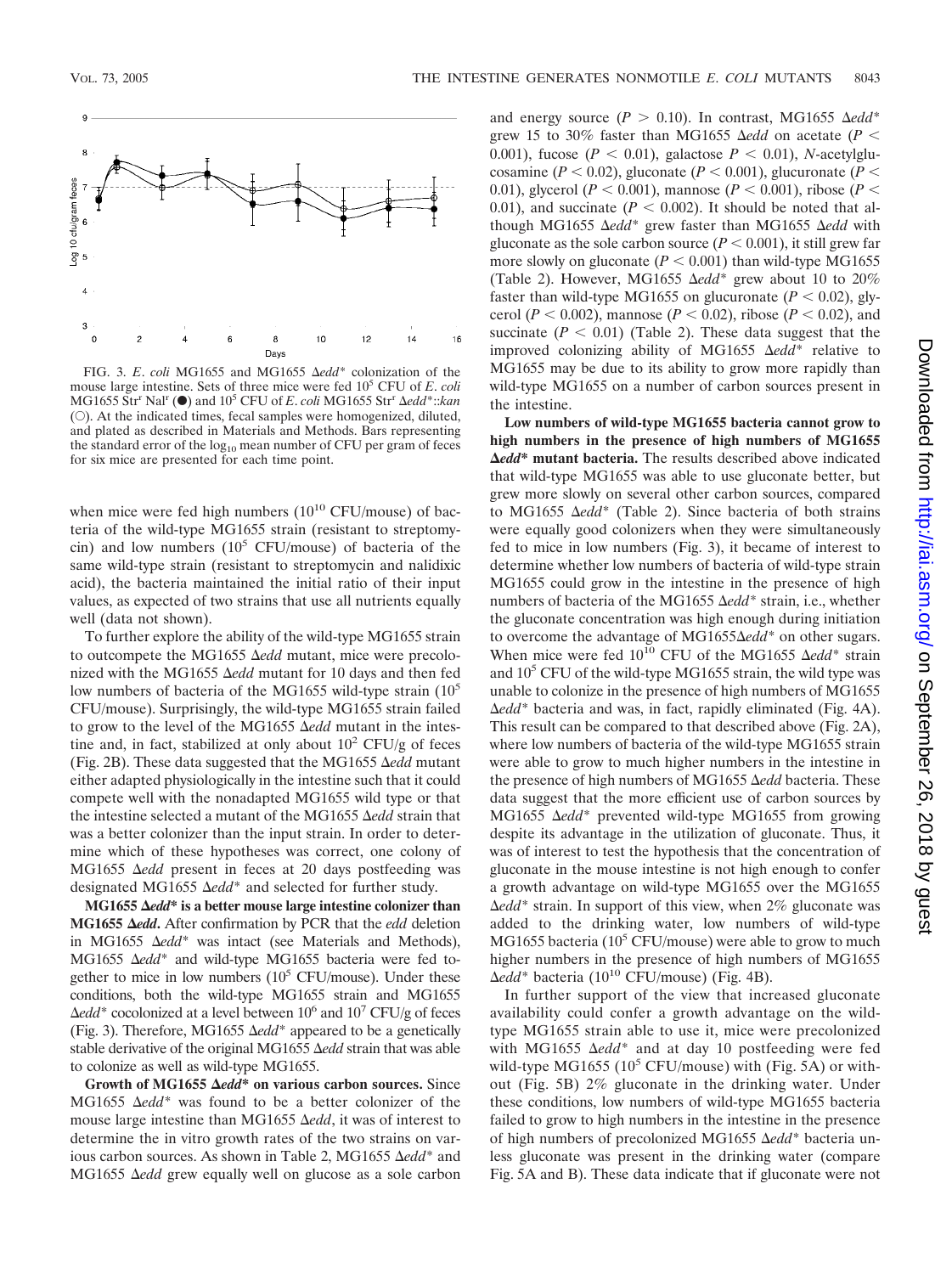

FIG. 4. Growth of low numbers (105 CFU/mouse) of *E*. *coli* MG1655 bacteria in the presence of high numbers (1010 CFU/mouse) of *E*. *coli* MG1655  $\Delta edd^*$  bacteria in the mouse large intestine. (A) Sets of three mice were fed 10<sup>5</sup> CFU of *E. coli* MG1655 Str<sup>r</sup> Nal<sup>r</sup> (<sup>●</sup>) and 10<sup>10</sup> CFU of *E*. *coli* MG1655 Str<sup>r</sup>  $\Delta$ *edd*\*:*:kan* ( $\odot$ ). At the indicated times, fecal samples were homogenized, diluted, and plated as described in Materials and Methods. Bars representing the standard error of the  $log_{10}$  mean number of CFU per gram of feces for each set of six mice are presented for each time point. (B) Same as panel A, except that the drinking water contained 2% gluconate.

limiting at 10 days postfeeding, small numbers of MG1655 bacteria could still grow to much higher numbers in the intestine in the presence of high numbers of precolonized MG1655  $\Delta$ edd<sup>\*</sup> bacteria.

**Isolation and characterization of MG1655\*.** To this point, the data suggested that MG1655  $\Delta$ *edd* utilizes not only gluconate poorly relative to MG1655 but a number of other carbon sources as well. In addition, at some point after mice were fed MG1655 Δedd, it appeared that the mouse intestine selected better-colonizing mutants, among them MG1655  $\Delta edd^*$ , that were better able to grow on at least some of the sugars known to be present in mouse cecal mucus and utilized for growth in the intestine, i.e., fucose, gluconate, *N*-acetylglucosamine, glucuronate, mannose, and ribose (8, 13). It was therefore of interest to determine whether the mouse intestine would also select a mutant of the original wild-type MG1655 strain that was a better colonizer and grew faster than the original MG1655 strain on a variety of carbon sources. To that



FIG. 5. Growth of low numbers (105 CFU/mouse) of *E*. *coli* MG1655 bacteria in mice precolonized with *E*. *coli* MG1655 Δedd<sup>\*</sup>. (A) Sets of three mice were precolonized for 10 days with *E*. *coli* MG1655 Strr  $\Delta$ *edd*\*:*:kan* ( $\odot$ ). On day10, the mice were fed 10<sup>5</sup> CFU of *E*. *coli* MG1655  $Str<sup>r</sup>$  Nal<sup>r</sup> ( $\bullet$ ). At the indicated times, fecal samples were homogenized, diluted, and plated as described in Materials and Methods. Bars representing the standard error of the  $log_{10}$  mean number of CFU per gram of feces for six mice are presented for each time point. (B) Same as in panel A, except that the drinking water contained 2% gluconate.

end, an MG1655 colony present in feces at 15 days postfeeding was selected for further testing and was designated MG1655<sup>\*</sup>.

*E*. *coli* MG1655\* grew at 10 to 25% faster rates than MG1655 on a variety of carbon sources, including acetate (*P* 0.01), fucose ( $P < 0.02$ ), *N*-acetylglucosamine ( $P < 0.02$ ), glucuronate (*P* < 0.01), glycerol (*P* < 0.01), mannose (*P* < 0.01), ribose ( $P < 0.001$ ), and succinate ( $P < 0.01$ ), but not glucose  $(P > 0.10)$  (Table 2). It should also be noted that although wild-type MG1655 grew significantly slower than MG1655  $\Delta$ edd<sup>\*</sup> on several carbon sources, MG1655<sup>\*</sup> and MG1655  $\Delta$ *edd*\* grew at about the same rate on acetate (*P*  $> 0.10$ ), fucose (*P*  $> 0.10$ ), glucuronate (*P* = 0.05), glycerol (*P*  $> 0.05$ ), mannose  $(P > 0.10)$ , and succinate  $(P > 0.10)$ . In addition, MG1655\* not only grew at about twice the rate of MG1655  $\Delta$ *edd*\* on gluconate (*P* < 0.001), it also grew about 10 to 15% faster than MG1655  $\Delta$ *edd*\* on *N*-acetylglucosamine ( $P < 0.01$ ) and ribose  $(P < 0.002)$  (Table 2).

When MG1655<sup>\*</sup> and MG1655 Δedd<sup>\*</sup> bacteria were both fed to mice in low numbers  $(10^5 \text{ CFU/mouse})$ , MG1655\* proved to be a better colonizer than MG1655 Δedd<sup>\*</sup> (Fig. 6A). Further-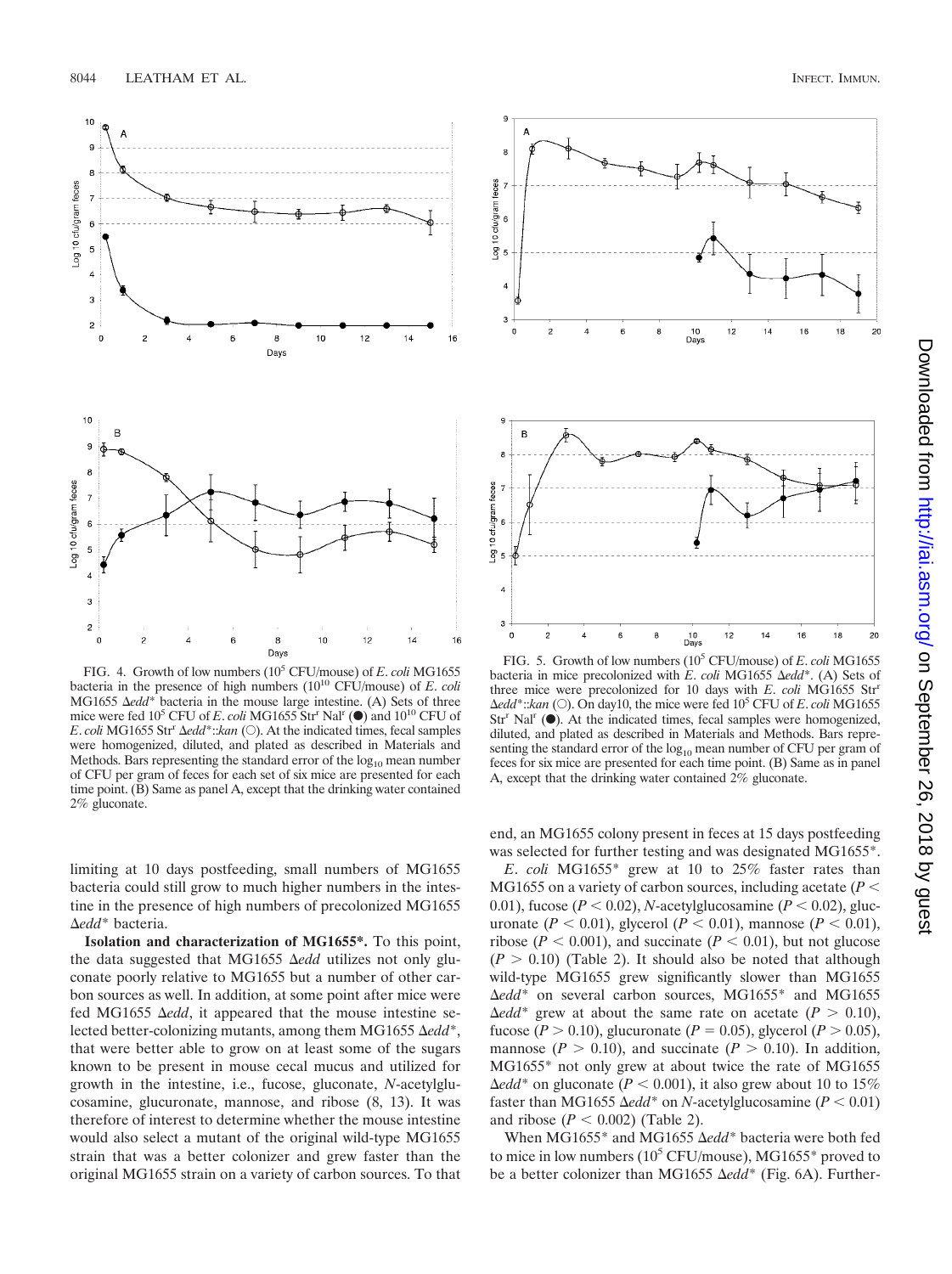

FIG. 6. Colonization of mice with *E*. *coli* MG1655\* and *E*. *coli* MG1655 Δedd<sup>\*</sup>. (A) Sets of three mice were fed 10<sup>5</sup> CFU of *E*. *coli* MG1655<sup>\*</sup> Str<sup>r</sup> Nal<sup>r</sup> (■) and 10<sup>5</sup> CFU of *E. coli* MG1655 Str<sup>r</sup> ∆edd<sup>\*</sup>::*kan* (E). At the indicated times, fecal samples were homogenized, diluted, and plated as described in Materials and Methods. Bars representing the standard error of the  $log_{10}$  mean number of CFU per gram of feces for six mice are presented for each time point. (B) Same as panel A, except that sets of three mice were fed  $10^5$  CFU of *E*. *coli* MG1655<sup>\*</sup> Str<sup>r</sup> Nal<sup>r</sup> (■) and 10<sup>10</sup> CFU of *E. coli* MG1655 Str<sup>r</sup>  $\Delta$ edd\*::*kan* (○). (C) Same as panel A, except that mice were precolonized with *E. coli* MG1655 Str<sup>r</sup>  $\Delta edd^*$ ::*kan* (O) and at day 10 were fed  $10^5$  CFU of *E. coli* MG1655\* Str<sup>r</sup> Nal<sup>r</sup> (■).

more, unlike MG1655, low numbers of MG1655<sup>\*</sup> bacteria (10<sup>5</sup> CFU/mouse) were able to grow to higher numbers in the intestines of mice simultaneously fed high numbers ( $10^{10}$  CFU/ mouse) of MG1655 Δedd<sup>\*</sup> bacteria (Fig. 6B). This was also the case when the mice were precolonized with MG1655  $\Delta edd^*$ (Fig. 6C). Therefore, the mouse intestine did indeed select an MG1655 mutant better able to utilize several carbon sources and better able to colonize the mouse large intestine than its parent.

Growth of MG1655\* and MG1655  $\Delta$ edd\* in cecal mucus and **cecal contents in vitro.** *E*. *coli* strains grow extremely well (generation times of 25 to 35 min, viable counts of about  $10^9$ CFU/ml) in cecal mucus (23, 30, 34, 43, 44, 46). To determine whether the MG1655<sup>\*</sup> and MG1655  $\Delta edd^*$  strains had a growth advantage in cecal mucus, MG1655, MG1655\*, MG1655 Δedd, and MG1655 Δedd<sup>\*</sup> were each inoculated separately into cecal mucus that had been diluted 50-fold into HEPES-Hanks buffer, pH 7.4 (1 mg/ml with respect to protein), at an  $A_{600}$  of 0.1.  $A_{600}$  readings were taken at hourly intervals for 8 h. All four strains grew to a final  $A_{600}$  of about 0.8 (approximately  $1 \times 10^8$  to  $2 \times 10^8$  CFU/ml), but MG1655\*  $(P < 0.001)$  and MG1655  $\Delta$ *edd*\*  $(P < 0.02)$  grew more rapidly than their respective parents and MG1655\* grew more rapidly than MG1655  $\Delta ed\bar{d}^*$  ( $P < 0.001$ ) (Table 2). Moreover, MG1655 grew more rapidly in mucus than MG1655  $\Delta$ *edd* (*P* < 0.02) and MG1655  $\Delta edd^*$  grew more rapidly than MG1655  $(P < 0.01)$  (Table 2). Thus, the ability of these strains to grow in cecal mucus in vitro correlated with their relative intestinal colonizing abilities.

While *E*. *coli* strains grow extremely well in cecal mucus in vitro, they fail to grow or grow poorly in cecal contents (feces) (23, 30, 34, 43, 44, 46), suggesting that colonization of the mouse intestine is due to the utilization of nutrients present in mucus for growth. However, strains of *E*. *coli* MG1655 isolated from feces during the maintenance stage of colonization had never been tested for the ability to grow in cecal contents in vitro. To that end, MG1655, MG1655<sup>\*</sup>, MG1655 Δedd, and MG1655  $\Delta$ *edd*\* were each inoculated into cecal contents isolated directly from the mouse cecum  $(10^4 \text{ CFU/ml})$ . The cultures were incubated at 37°C, and viable counts were determined at 0, 2, 4, 6, and 24 h. Each strain doubled only twice in 6 h to about  $4 \times 10^4$  CFU/ml and then remained at about the 6-h level at 24 h (data not shown). Therefore, neither MG1655<sup>\*</sup> nor MG1655 Δedd<sup>\*</sup> appears to be a better colonizer because it grows or survives better in cecal contents than its parent.

MG1655\* and MG1655  $\Delta$ *edd*\* are nonmotile. MG1655, MG1655<sup>\*</sup>, MG1655 Δedd, and MG1655 Δedd<sup>\*</sup> were subjected to 36 of the 41 biochemical tests listed in Table 5.3 of the 1984 edition of *Bergey*'*s Manual of Systematic Bacteriology* (7) as described previously (30). The four strains were found to be identical with respect to all biochemical characteristics. Furthermore, the four strains contained approximately equal amounts of type 1 fimbriae. However, in contrast to MG1655 and MG1655 Δedd, MG1655<sup>\*</sup> and MG1655 Δedd<sup>\*</sup> were nonmotile; i.e., they failed to tumble or swim after growth in LB and failed to spread on Luria motility agar (Fig. 7). The serotype of MG1655 and MG1655 Δedd strains was OR:H48; i.e., both were rough and both contained the H48 flagellar antigen typical of K-12 strains. However, while both MG1655\* and MG1655 Δedd<sup>\*</sup> also typed as OR, neither strain contained the H48 flagellar antigen. Furthermore, in contrast to their parents, MG1655<sup>\*</sup> and MG1655 Δedd<sup>\*</sup> had no flagella when viewed by electron microscopy (data not shown). Therefore,  $MG1655*$  and  $MG1655$   $\Delta edd*$  are alike not only with respect to their more efficient utilization of carbon sources but in the loss of flagella and, consequently, motility.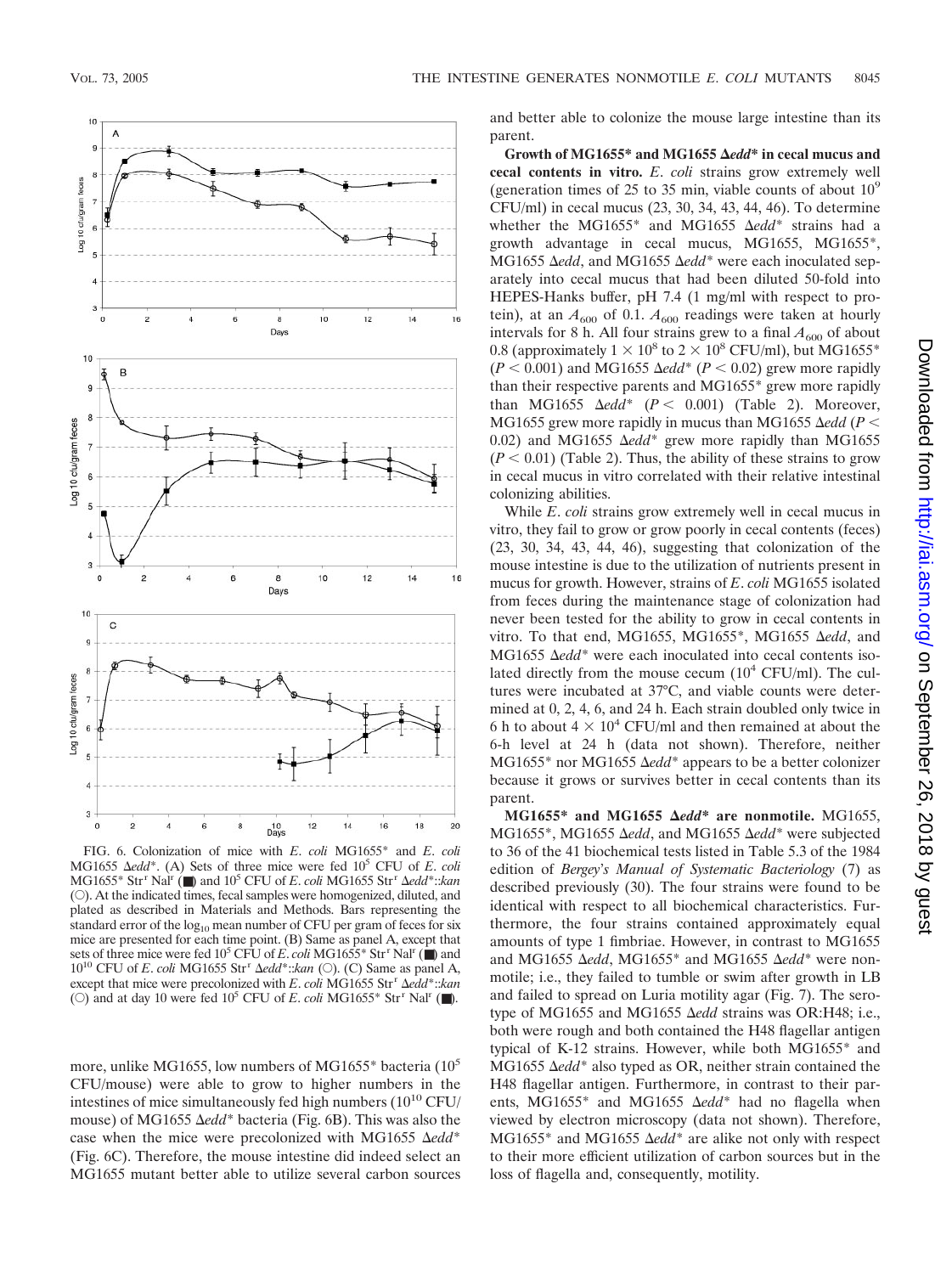



FIG. 7. Spread of *E. coli* MG1655 Str<sup>r</sup> Nal<sup>r</sup>, *E. coli* MG1655\* Str<sup>r</sup> Nalr , *E*. *coli* MG1655 Str<sup>r</sup> *edd*::*kan*, and *E*. *coli* MG1655 Str<sup>r</sup> *edd*\*::*kan* on Luria motility agar after 8 h at 37°C.

Although unlikely, it was possible that our MG1655 and MG1655  $\Delta$ *edd* frozen stock cultures contained a high percentage of nonmotile mutants. To test this possibility, overnight LB cultures of MG1655 and MG1655  $\Delta$ *edd* were plated on MacConkey agar and 600 individual colonies of each strain were tested for motility on motility agar. All colonies tested were motile, indicating that the strains being fed to the mice were predominantly motile and therefore that the nonmotile MG1655\* and MG1655 *edd*\* strains were selected in the mouse intestine following colonization.

Identification of MG1655<sup>\*</sup> and MG1655 Δedd<sup>\*</sup> genetic de**fects.** *E*. *coli flhD* mutants have been reported to grow more rapidly than their parents in a tryptone-based medium (38). The *flhDC* operon, consisting of the *flhD* and *flhC* genes, encodes the master regulator of the 40-gene flagellar regulon (3), which has been reported to simultaneously regulate *E*. *coli* genes involved in galactose transport, the ED pathway, and the tricarboxylic acid cycle (36, 37). Additionally, in MG1655, an IS*1* element previously shown to be present in the regulatory region of the *flhDC* operon has recently been reported to enhance motility (2). It therefore seemed reasonable that MG1655\* and MG1655  $\Delta edd^*$  might have been generated by IS*1*-mediated events, i.e., IS*1* deletion from the regulatory region of the *flhDC* operon or IS*1*-mediated deletion of adjacent *flhD*/*flhC* DNA. Indeed, PCR revealed that MG1655\* had a 400- to 500-bp deletion in the *flhD*/*flhC* region and that MG1655  $\Delta edd^*$  had an about 2-kb deletion in the same region, thereby explaining why the strains are nonmotile (Fig. 8). Sequencing revealed that both MG1655<sup>\*</sup> and MG1655  $\Delta edd^*$ retained IS*1* in the regulatory region of the *flhDC* operon but that the deletion in MG1655\* (500 bp) had occurred immediately downstream of IS*I* and extended into *flhD*, whereas in MG1655  $\Delta edd^*$ , the deletion (2,384 bp) extended from immediately downstream of IS*1* through *flhD*, *flhC*, and *motA* and into *motB* (Fig. 8). The *motA* and *motB* genes encode proteins involved in flagellar motor rotation (5). Since the *flhDC* operon promoter was deleted in MG1655\*, the *flhC* gene was

also presumably inactivated. The deleted genes in MG1655\* and MG1655  $\Delta edd^*$  failed to be amplified by PCR (data not shown), showing that they were indeed lost rather than inserted elsewhere in their respective chromosomes.

**Construction and characterization of** *flhD* **mutants.** To be sure that MG1655<sup>\*</sup> and MG1655  $\Delta$ *edd*<sup>\*</sup> are better intestinal colonizers and utilize carbon sources better because of the defects in the *flhDC* operon, an MG1655 Δ*flhD* mutant and an MG1655 Δedd ΔflhD mutant were constructed (see Materials and Methods). The 546-bp deletion in both strains was designed to begin immediately downstream of the IS*1* element, i.e., to include the *flhDC* operon promoter and extend into *flhD*, thereby inactivating the entire operon (Fig. 8). Both strains were tested for colonizing ability relative to their parents and for utilization of ribose and mannose. By day 1 postfeeding, the MG1655  $\Delta f h D$  mutant had grown to a level about sixfold higher than the wild type in the intestine and beyond day 5 postfeeding maintained an about 20-fold advantage throughout the rest of the experiment (data not shown). Maintenance of the 20-fold advantage rather than a constantly increasing advantage would be expected if the intestine selected nonmotile, better-colonizing MG1655 mutants. Indeed, at 11 days postfeeding, of 600 MG1655 colonies tested for motility (100 from each of 6 mice), only 2 were found to be motile (1 in each of two mice). Similarly, the MG1655  $\Delta$ *edd*  $\Delta$ *flhD* mutant grew to a level about 60-fold higher than MG1655  $\Delta$ *edd* by day1 postfeeding and colonized at a level of greater than 100 fold higher than MG1655 Δedd thereafter (data not shown). We were unable to determine the exact level of MG1655  $\Delta$ edd at later times since MG1655 Δedd ΔflhD is resistant to both kanamycin and chloramphenicol, MG1655  $\Delta$ *edd* is only resistant to kanamycin, and of 100 colonies toothpicked from kanamycin plates to chloramphenicol plates at each time point, none were sensitive to chloramphenicol. In addition, both the MG1655 Δ*flhD* and MG1655 Δ*edd* Δ*flhD* mutants utilized both mannose and ribose at faster rates than their parents (data not shown). Therefore, the *flhDC* operon deletion mutants constructed in the laboratory behaved identically to those selected by the intestine, suggesting that loss of the *flhDC* operon is indeed responsible for improved utilization of carbon sources and better mouse intestine-colonizing ability.

#### **DISCUSSION**

The findings reported here can be considered in light of Freter's nutrient/niche theory, which postulates that the approximately 500 species indigenous to the mammalian gut (32) can coexist as long as each member of the microflora is able to utilize one or a few limiting nutrients better than all the others and that its rate of growth during the colonization process is at least equal to the washout rate from the intestine (14, 15, 16). According to the theory, the growth rate of a particular bacterium in the intestine is determined by the nature of the limiting nutrients it utilizes and the density to which it grows is determined by the available concentration of those nutrients. It is also possible for a species that does not compete well for limiting nutrients to colonize if it is able to adhere to the intestinal wall and thereby avoid washout (16). The available evidence suggests that *E*. *coli* MG1655 does not adhere to epithelial cells in the intestine but is limited to the mucus layer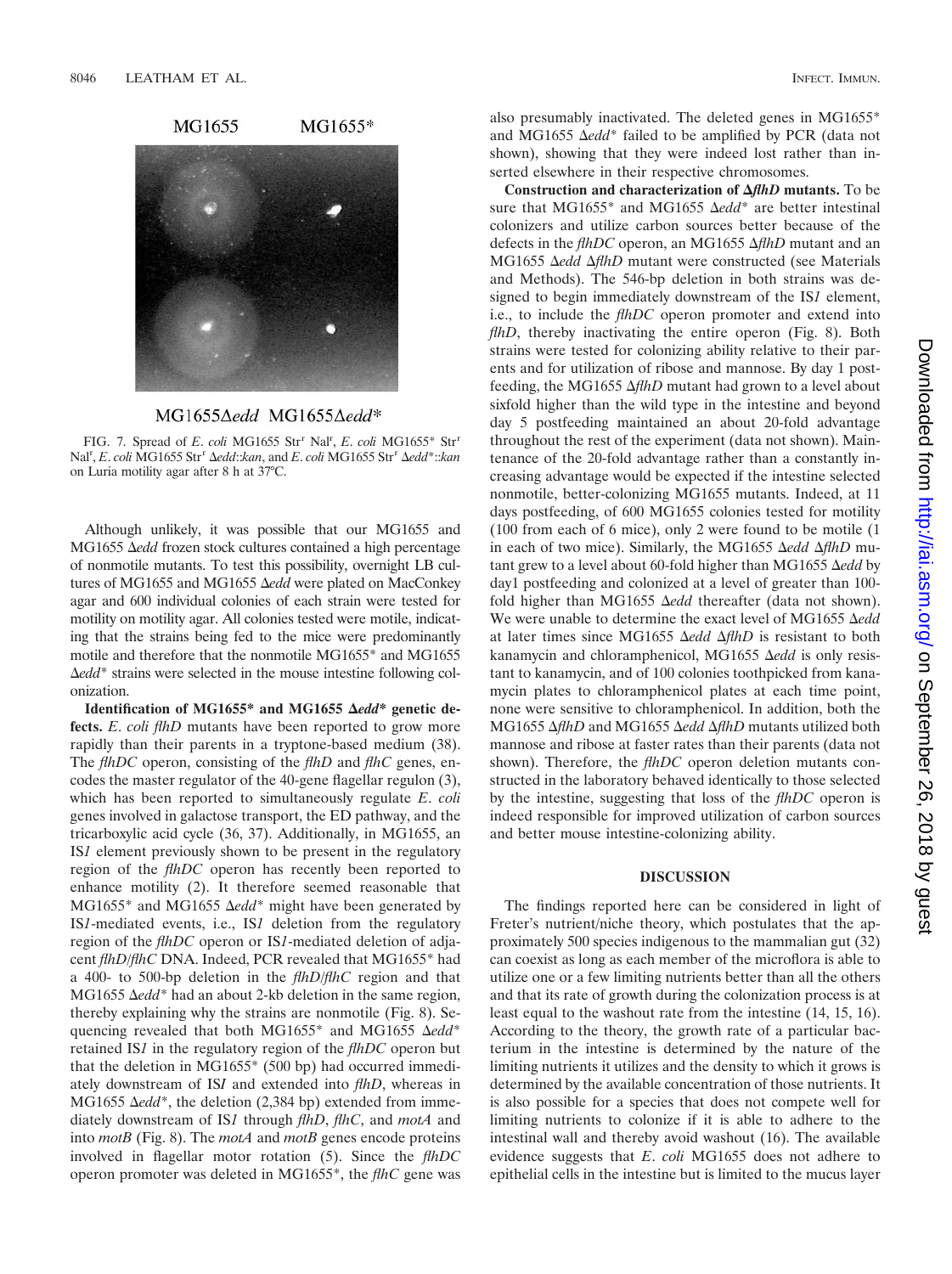

FIG. 8. Deletions in the *flhDC* region of MG1655\*, MG1655 *edd*\*, MG1655 *flhD*, and MG1655 *edd flhD*. (Top) Bars indicate the positions of deletions in MG1655\* (500 bp) and MG1655 *edd*\* (2,324 bp) and a region (628 bp) that is deleted and replaced by the chloramphenicol resistance (CAM) cassette (1,154 bp) in MG1655 *flhD* and MG1655 *edd flhD*. Small arrows indicate the positions of primers PCR2 (5'-CCTGTTTCATTTTGCTTGCTAGC-3') and cheAr (5'CGCTGAAGCCAAAAGTTCCTGC-3'). Bent arrow indicates the transcription start site. (Bottom) PCR products obtained with primers PCR2 and cheAr with wild-type MG1655 (lane 1), MG1655\* (lane 2), MG1655 AflhD (lane 3), MG1655  $\Delta$ edd (lane 4), MG1655  $\Delta$ edd<sup>\*</sup> (lane 5), and MG1655  $\Delta$ edd  $\Delta$ flhD (lane 6). Molecular size standards (lane M) are noted to the left (sizes are in base pairs).

and the luminal contents (29, 30), both of which turn over. While commensal strains of *E*. *coli* are present in both mucus and luminal contents, a large body of experimental evidence shows that growth is rapid in intestinal mucus both in vitro and in vivo but is either poor or completely inhibited in luminal contents (23, 30, 34, 43, 44, 46). It is therefore highly likely that the ability of a commensal *E*. *coli* strain to grow and survive in intestinal mucus plays a critical role in its ability to colonize the intestine. In support of this view, the better-colonizing strains selected by the mouse intestine, MG1655\* and MG1655 *edd*\*, grew more rapidly than their parents in cecal mucus in vitro (Table 2).

It had been previously shown that MG1655 utilizes gluconate, *N*-acetylglucosamine, and sialic acid as carbon sources for growth in the mouse intestine during the initiation stage of colonization and gluconate, glucuronate, mannose, fucose, and ribose for growth during the maintenance stage (8). The data presented here support the notion that it is the ability of MG1655<sup>\*</sup> and MG1655 Δedd<sup>\*</sup> to utilize several carbon sources better than their parents (Table 2) that makes them better colonizers of the mouse intestine. This finding has broad implications with respect to colonization resistance. For example, low numbers of MG1655 bacteria were eliminated by high numbers of MG1655 Δedd<sup>\*</sup> bacteria when both were fed simultaneously to mice (Fig. 4A) and failed to grow to high numbers in mice precolonized with MG1655 Δedd<sup>\*</sup> (Fig. 5A). Therefore, selection of a mutant derivative of MG1655 *Aedd* (MG1655  $\Delta edd^*$ ) which uses several carbon sources better allowed the mouse colonized with this strain to resist colonization by MG1655.

The role of diet in microfloral stability is not clear (32). However, in the present study, we have shown that diet may play a role in minimizing colonization resistance as long as a specific preferred nutrient is not completely absorbed in the small intestine. That is, although it has been shown that the source of gluconate for *E*. *coli* colonization is the mouse intestinal tissue and not mouse chow (44), increasing the gluconate concentration in the intestine was possible since as much as 70% of the gluconate fed to animals reaches the cecum (20). Under these conditions, with 20 g/liter gluconate in the drinking water, small numbers of MG1655 bacteria were able to grow to high numbers in the presence of high numbers of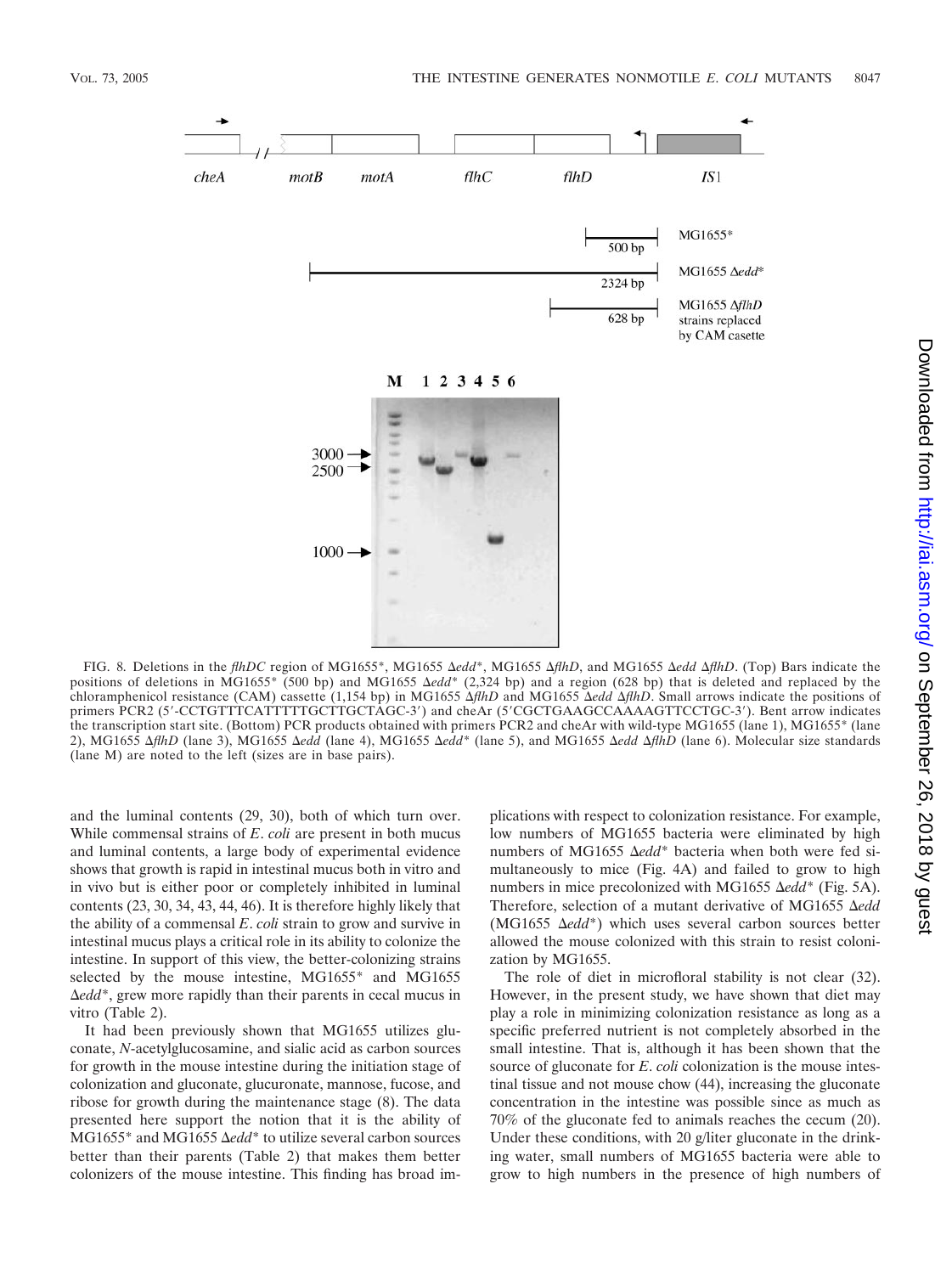MG1655 Δedd<sup>\*</sup> bacteria when both were fed simultaneously to mice (Fig. 4B) or when low numbers of MG1655 bacteria were fed to mice precolonized with MG1655 Δedd<sup>\*</sup> (Fig. 5B). These data suggest that in the streptomycin-treated mouse, colonization resistance, at least as it applies to *E*. *coli* MG1655, has a primarily nutritional basis and is not due to antimicrobials in the intestine.

We do not know whether the MG1655 *flhDC* operon deletion mutants utilize carbon sources better than their parents as a result of release of repression of genes normally regulated by the  $FlhD<sub>2</sub>/FlhC<sub>2</sub>$  regulatory complex (e.g., the complex is known to repress *gltA* [citrate synthase], *sdhCDAB* [succinate dehydrogenase], *mdh* [malate dehydrogenase], and *mglBAC* [galactose transport] [36, 37]) or because increased energy is available for other cellular processes in the absence of flagellar synthesis and rotation, which is estimated to be about 2% of the total that is normally consumed (24). In either case, it appears that at least one enteric pathogen also benefits from loss of FlhD, as it was recently reported that an *flhD* mutant of *S*. *enterica* serovar Typhimurium was more virulent than its parent in C57BL/6J mice and appeared to grow more rapidly than its wild-type parent in the spleen and in mouse macrophages in tissue culture (40). Furthermore, nonmotile *E*. *coli*  $O157:H^-$  strains, found in up to 40% of human hemolyticuremic syndrome cases in Germany, have recently been shown to contain a 12-bp deletion in *flhC* (31).

The IS*1* element in the regulatory region of the *flhDC* operon presumably directed the downstream deletions identified in MG1655<sup>\*</sup> and MG1655 Δedd<sup>\*</sup>, which then allowed the isolation of stable, nonmotile, better-colonizing mutants selected by the intestine. However, it is possible that commensal *E*. *coli* strains that lack insertion elements in the regulatory region of the *flhDC* operon can also become nonmotile and utilize carbon sources better in the intestine by down regulating expression of *flhD* and *flhC*, perhaps via one or more of the known negative regulators of the operon, which include LrhA, OmpR, and RcsB (12, 21, 22, 41), but retain motility and utilize carbon sources normally after growth in the laboratory. In fact, it has been reported that after growth in cecal mucus in vitro, both *E*. *coli* F-18, a human commensal strain, and an avirulent *S*. *enterica* serovar Typhimurium strain failed to tumble and swim but were motile upon subsequent growth in laboratory medium (25, 26). In this same vein, it has recently been shown that transcription of several *Campylobacter jejuni* flagellar genes was generally down regulated after 24 to 48 h in a rabbit ileal loop model (42). Despite these reports, it is important to emphasize that not all bacteria in the intestine benefit from becoming permanently nonmotile. In fact, stable nonmotile mutants of many enteric pathogens, including *C*. *jejuni*, have been reported to be impaired in both intestinal colonization and virulence (17).

In summary, in the present study, we present evidence that under the nutrient-limiting conditions in the mouse intestine, better-colonizing MG1655 mutants are selected with deletions in the regulatory region of the *flhDC* operon. The deletions render the mutants nonmotile and simultaneously make them able to grow faster than their parents on a number of sugars present in the mouse intestine and in cecal mucus in vitro. The selection of *E*. *coli* mutants better able to utilize sugars than their parents may play an important role in limiting the ability of invading strains, either commensal or pathogenic, to colonize the intestine. It will be of great interest to examine whether the specific strategy described here is peculiar to MG1655 or is shared by other commensal and pathogenic strains of *E*. *coli*.

#### **ACKNOWLEDGMENTS**

This research was supported by Public Health Service grant AI 48945 to T.C. and P.S.C. and by grant H-402 from the University of Rhode Island Agricultural Experiment Station to P.S.C. Eric J. Gauger was supported by a grant from Intervet International, Boxmeer, The Netherlands, to P.S.C.

We are indebted to Evgeni Sokurenko, The University of Washington, Seattle, for performing the type 1 fimbria assays.

#### **REFERENCES**

- 1. **Anderson, J. D., W. A. Gillespie, and M. H. Richmond.** 1973. Chemotherapy and antibiotic-resistance transfer between enterobacteria in the human gastro-intestinal tract. J. Med. Microbiol. **6:**461–473.
- 2. Barker, C. S., B. M. Prüß, and P. Matsumura. 2004. Increased motility of *Escherichia coli* by insertion sequence element integration into the regulatory region of the *flhD* operon. J. Bacteriol. **186:**7529–7537.
- 3. **Bartlett, D. H., B. B. Frantz, and P. Matsumura.** 1988. Flagellar transcriptional activators FlbB and FlaI: gene sequences and 5' consensus sequences of operons under FlbB and FlaI control. J. Bacteriol. **170:**1575–1581.
- 4. **Bausch, C., M. Ramsey, and T. Conway.** 2004. Transcriptional organization and regulation of the L-idonic acid pathway (GntII system) in *Escherichia coli*. J. Bacteriol. **186:**1388–1397.
- 5. **Blair, D. F., and H. C. Berg.** 1988. Restoration of torque in defective flagellar motors. Science **242:**1678–1681.
- 6. **Blattner, F. R., G. Plunkett III, C. A. Bloch, N. T. Perna, V. Burland, M. Riley, J. Collado-Vides, J. D. Glasner, C. K. Rode, G. F. Mayhew, J. Gregor, N. W. Davis, H. A. Kirkpatrick, M. A. Goeden, D. J. Rose, B. Mau, and Y. Shao.** 1997. The complete genome sequence of *Escherichia coli* K-12. Science **277:**1453–1474.
- 7. **Brenner, D. J.** 1984. Facultatively anaerobic gram-negative rods, p. 408–516. *In* N. R. Krieg (ed.), Bergey's manual of systematic bacteriology, vol. 1. Williams & Wilkins, Baltimore, Md.
- 8. **Chang, D. E., D. J. Smalley, D. L. Tucker, M. P. Leatham, W. E. Norris, S. J. Stevenson, A. B. Anderson, J. E. Grissom, D. C. Laux, P. S. Cohen, and T. Conway.** 2004. Carbon nutrition of *Escherichia coli* in the mouse intestine. Proc. Natl. Acad. Sci. USA **101:**7427–7432.
- 9. **Cohen, P. S., and D. C. Laux.** 1995. Bacterial adhesion to and penetration of intestinal mucus *in vitro*. Methods Enzymol. **253:**309–315.
- 10. **Datsenko, K. A., and B. L. Wanner.** 2000. One-step inactivation of chromosomal genes in *Escherichia coli* K-12 using PCR products. Proc. Natl. Acad. Sci. USA **97:**6640–6645.
- 11. **Favre-Bonte, S., T. R. Licht, C. Forestier, and K. A. Krogfelt.** 1999. *Klebsiella pneumoniae* capsule expression is necessary for colonization of large intestines of streptomycin-treated mice. Infect. Immun. **67:**6152–6156.
- 12. **Francez-Charlot, A., B. Laugel, A. Van Gemert, N. Dubarry, F. Wiorowski, M. P. Castanie-Cornet, C. Gutierrez, and K. Cam.** 2003. RcsCDB His-Asp phosphorelay system negatively regulates the *flhDC* operon in *Escherichia coli*. Mol. Microbiol. **49:**823–832.
- 13. **Franklin, D. P., D. C. Laux, T. J. Williams, M. C. Falk, and P. S. Cohen.** 1990. Growth of *Salmonella typhimurium* SL5319 and *Escherichia coli* F-18 in mouse cecal mucus: role of peptides and iron. FEMS Microbiol. Ecol. **74:** 229–240.
- 14. **Freter, R.** 1992. Factors affecting the microecology of the gut, p. 111–144. *In* R. Fuller (ed.), Probiotics: the scientific basis. Chapman & Hall, London, England.
- 15. **Freter, R., H. Brickner, M. Botney, D. Cleven, and A. Aranki.** 1983. Mechanisms that control bacterial populations in continuous-flow culture models or mouse large intestinal flora. Infect. Immun. **39:**676–685.
- 16. **Freter, R., H. Brickner, J. Fekete, M. M. Vickerman, and K. E. Carey.** 1983. Survival and implantation of *Escherichia coli* in the intestinal tract. Infect. Immun. **39:**686–703.
- 17. **Giron, J. A.** 2005. Role of flagella in mucosal colonization, p. 213–235. *In* J. P. Nataro, P. S. Cohen, H. L. T. Mobley, and J. N. Weiser (ed.), Colonization of mucosal surfaces. ASM Press, Washington, D.C.
- 18. **Hentges, D. J.** 1983. Role of the intestinal microflora in host defense against infection, p. 311–331. *In* D. J. Hentges (ed.), Human intestinal microflora in health and disease. Academic Press, Inc., New York, N.Y.
- 19. **Hentges, D. J., J. U. Que, S. W. Casey, and A. J. Stein.** 1984. The influence of streptomycin on colonization resistance in mice. Microecol. Ther. **14:**53–62.
- 20. **Kameue, C., T. Tsukahara, K. Yamada, H. Koyama, Y. Iwasaki, K. Nakayama, and K. Ushida.** 2004. Dietary sodium gluconate protects rats from large bowel cancer by stimulating butyrate production. J. Nutr. **134:** 940–944.